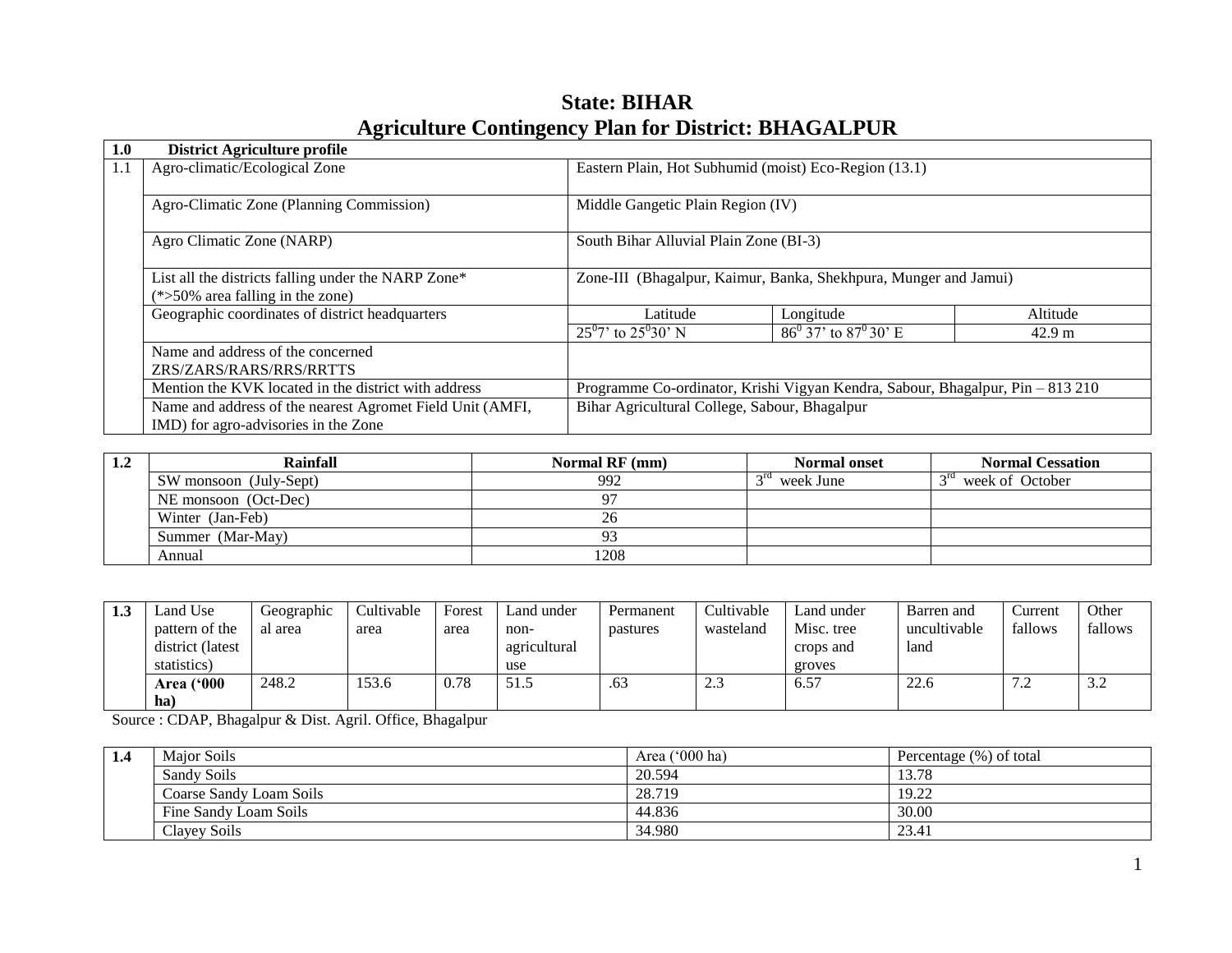| -- | <b>Agricultural land use</b> | ('000 ha)<br>Area | Cropping intensity "<br>$\frac{9}{6}$ |
|----|------------------------------|-------------------|---------------------------------------|
|    | Net sown area                | 153.6             | $\cap$<br>$\overline{1}$              |
|    | Area sown more than once     | 39.0              |                                       |
|    | Gross cropped area           | 191.1             |                                       |

### **1.7** Area under major field crops & horticulture

| 1.6 | <b>Irrigation</b>                                                                                          | Area ('000 ha)            |                |                                                                                                   |  |  |  |  |
|-----|------------------------------------------------------------------------------------------------------------|---------------------------|----------------|---------------------------------------------------------------------------------------------------|--|--|--|--|
|     | Net irrigated area                                                                                         |                           |                |                                                                                                   |  |  |  |  |
|     | Gross irrigated area                                                                                       | 54                        |                |                                                                                                   |  |  |  |  |
|     | Rainfed area                                                                                               |                           |                |                                                                                                   |  |  |  |  |
|     | <b>Sources of Irrigation</b>                                                                               | Number                    | Area ('000 ha) | Percentage of total irrigated area                                                                |  |  |  |  |
|     | Canals                                                                                                     |                           | 6              |                                                                                                   |  |  |  |  |
|     | <b>Tanks</b>                                                                                               |                           | $\overline{4}$ |                                                                                                   |  |  |  |  |
|     | Open wells                                                                                                 |                           | 35             |                                                                                                   |  |  |  |  |
|     | Bore wells                                                                                                 |                           | 26             |                                                                                                   |  |  |  |  |
|     | Lift irrigation schemes                                                                                    |                           |                |                                                                                                   |  |  |  |  |
|     | Micro-irrigation                                                                                           |                           |                |                                                                                                   |  |  |  |  |
|     | Other sources                                                                                              |                           | 8              |                                                                                                   |  |  |  |  |
|     | <b>Total Irrigated Area</b>                                                                                |                           |                |                                                                                                   |  |  |  |  |
|     | Pump sets                                                                                                  |                           |                |                                                                                                   |  |  |  |  |
|     | No. of Tractors                                                                                            |                           |                |                                                                                                   |  |  |  |  |
|     | Groundwater availability and use* (Data<br>source: State/Central Ground water<br><b>Department /Board)</b> | No. of blocks/<br>Tehsils | $(\%)$ area    | Quality of water (specify the problem<br>such as high levels of arsenic, fluoride,<br>saline etc) |  |  |  |  |
|     | Over exploited                                                                                             |                           |                |                                                                                                   |  |  |  |  |
|     | Critical                                                                                                   |                           |                |                                                                                                   |  |  |  |  |
|     | Semi-critical                                                                                              |                           |                |                                                                                                   |  |  |  |  |
|     | Safe                                                                                                       | 16                        |                | Safe                                                                                              |  |  |  |  |
|     | Wastewater availability and use                                                                            |                           |                |                                                                                                   |  |  |  |  |
|     | Ground water quality                                                                                       |                           |                |                                                                                                   |  |  |  |  |
|     | *over-exploited: groundwater utilization > 100%; critical: 90-100%; semi-critical: 70-90%; safe: <70%      |                           |                |                                                                                                   |  |  |  |  |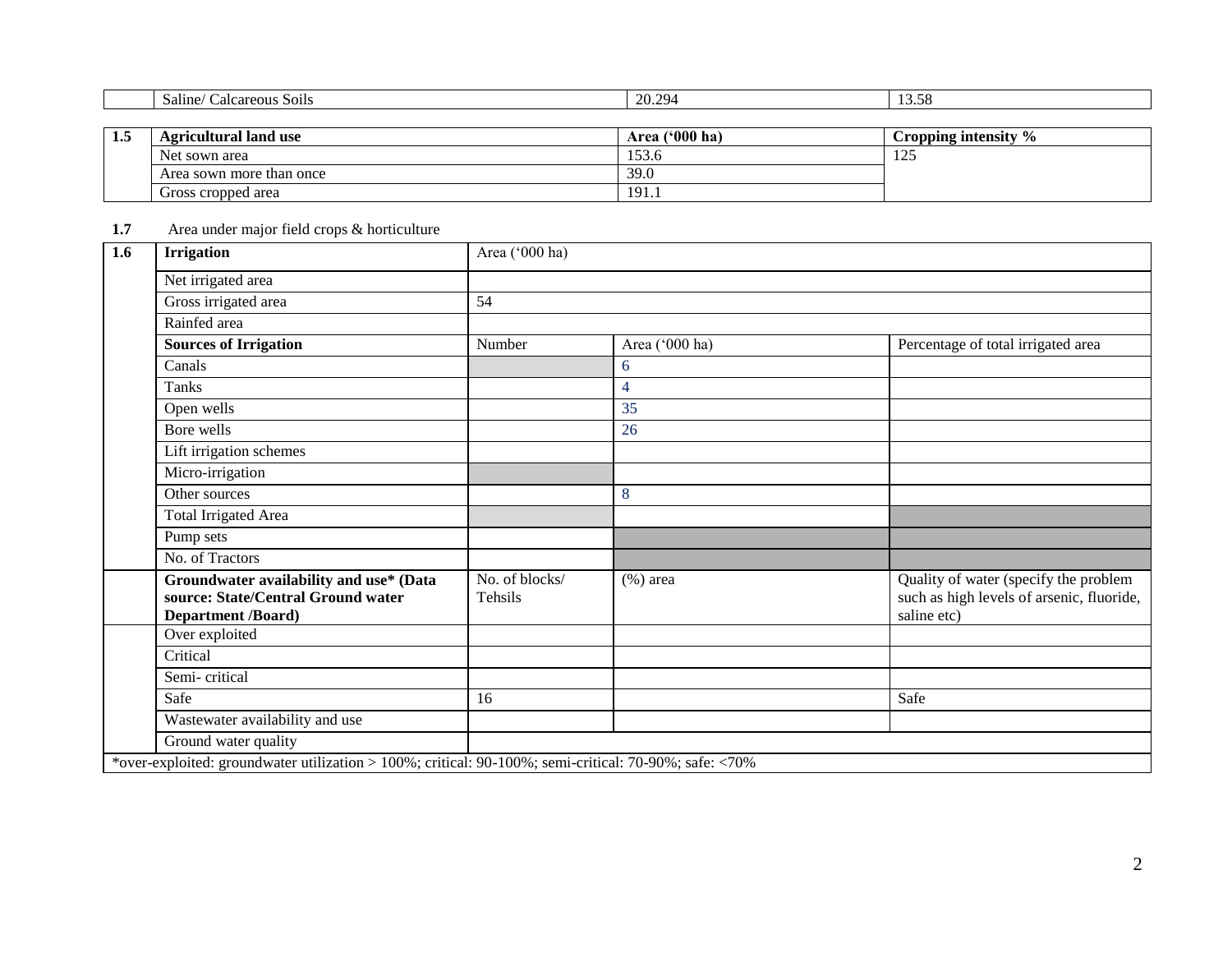| 1.7 |                                         |                  | Area ('000 ha) |              |                  |                |              |               |              |
|-----|-----------------------------------------|------------------|----------------|--------------|------------------|----------------|--------------|---------------|--------------|
|     | <b>Major Field Crops<br/>cultivated</b> |                  | <b>Kharif</b>  |              |                  | Rabi           |              | <b>Summer</b> | Grand        |
|     |                                         | <b>Irrigated</b> | <b>Rainfed</b> | <b>Total</b> | <b>Irrigated</b> | <b>Rainfed</b> | <b>Total</b> |               | <b>Total</b> |
|     | Rice                                    |                  |                | 55.1         |                  |                |              |               | 55.1         |
|     | Wheat                                   |                  |                |              |                  |                | 49.8         |               | 49.8         |
|     | Maize                                   |                  |                | 64.9         |                  |                | 51.3         |               | 116.2        |
|     | Lentil                                  |                  |                |              |                  |                | 3.5          |               | 3.5          |
|     | Blackgram                               |                  |                | 1.3          |                  |                |              |               | 1.3          |
|     | Mustard                                 |                  |                |              |                  |                | 2.8          |               | 2.8          |
|     | Barley                                  |                  |                |              |                  |                | 0.4          |               | 0.4          |

|                                     |              | Area ('000 ha)   |                |  |  |  |
|-------------------------------------|--------------|------------------|----------------|--|--|--|
| <b>Horticultural crops – Fruits</b> | <b>Total</b> | <b>Irrigated</b> | <b>Rainfed</b> |  |  |  |
| Mango                               | 7.2          |                  |                |  |  |  |
| Guava                               | 0.6          |                  |                |  |  |  |
| Litchi                              | 0.4          |                  |                |  |  |  |
| Lemon                               | 0.9          |                  |                |  |  |  |
| Banana                              |              |                  |                |  |  |  |
|                                     | <b>Total</b> | <b>Irrigated</b> | <b>Rainfed</b> |  |  |  |
| Total fodder crops area             |              |                  |                |  |  |  |
| Grazing land                        | 2221         |                  |                |  |  |  |
| Sericulture etc                     |              |                  |                |  |  |  |

| 1.8 | <b>Livestock</b>                               | <b>Male ('000)</b> | <b>Female ('000)</b> | <b>Total ('000)</b> |
|-----|------------------------------------------------|--------------------|----------------------|---------------------|
|     | Non descriptive Cattle (local low yielding)    |                    |                      | 301.2               |
|     | Improved cattle                                |                    |                      | 10.5                |
|     | Crossbred cattle                               |                    |                      | 44.3                |
|     | Non descriptive Buffaloes (local low yielding) |                    |                      | 94.3                |
|     | <b>Descript Buffaloes</b>                      |                    |                      | 1.2                 |
|     | Goat                                           |                    |                      | 349.6               |
|     | Sheep                                          |                    |                      | 0.7                 |
|     | Other (Camel, Pig, Yak etc.)                   |                    |                      | 4.9                 |
|     | Commercial dairy farms (Number)                |                    |                      |                     |

| 1.9 | Poultry                   | tarms<br>-01<br>NO. | (900)<br>$\sim$<br>otal)<br>No. of birds |
|-----|---------------------------|---------------------|------------------------------------------|
|     | Commercial                |                     | 15/<br>494.,                             |
|     | $\sim$<br><b>Backyard</b> |                     |                                          |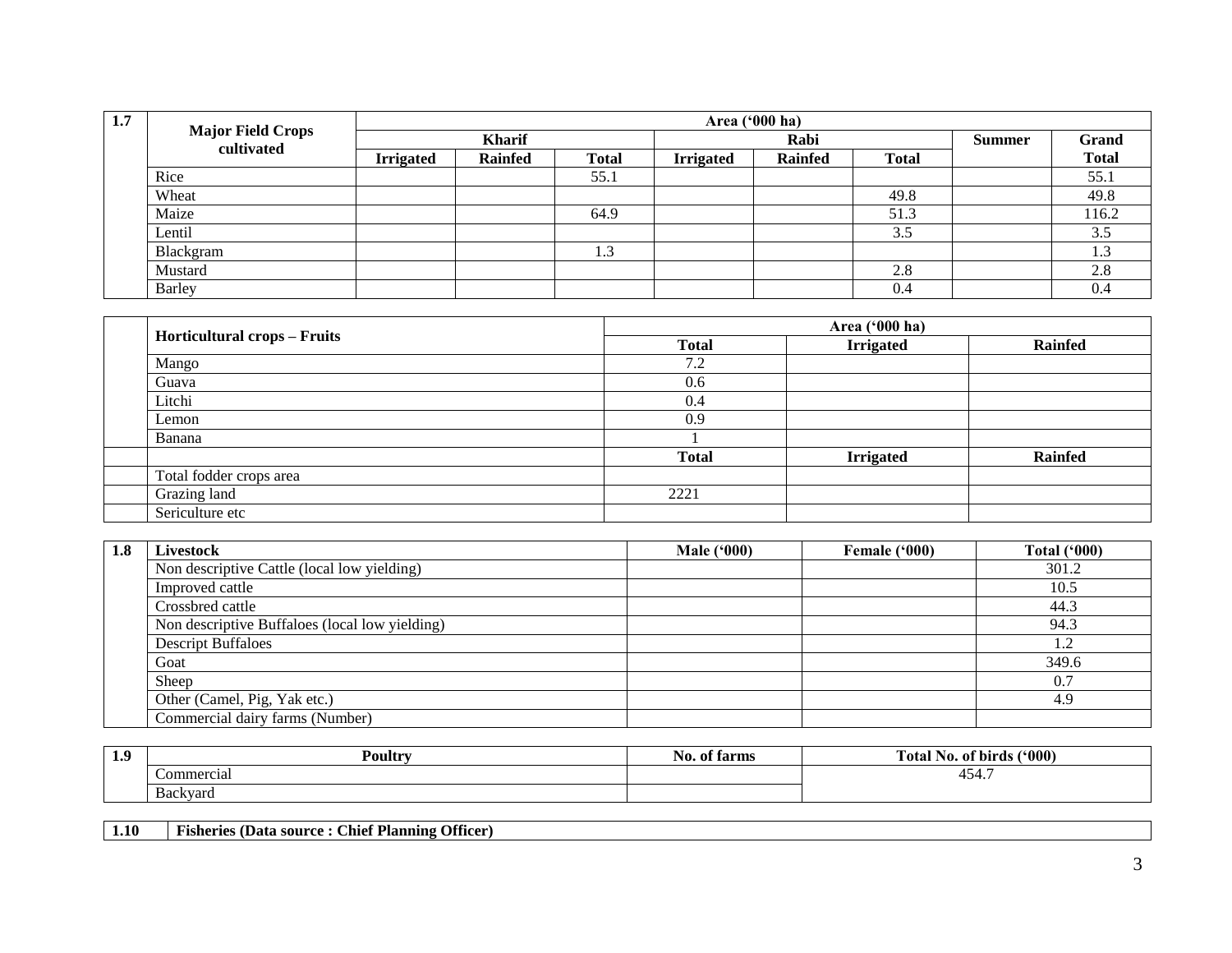| A. Capture                                                  |                  |              |                   |             |                      |                    |
|-------------------------------------------------------------|------------------|--------------|-------------------|-------------|----------------------|--------------------|
| i) Marine (Data Source                                      | No. of fishermen | <b>Boats</b> |                   | <b>Nets</b> |                      | Storage facilities |
| <b>Fisheries Department</b> )                               |                  |              |                   |             |                      | (Ice plants etc.)  |
|                                                             |                  |              |                   |             |                      |                    |
| ii) Inland (Data Source<br>No. Farmer owned ponds           |                  |              | No. of Reservoirs |             | No. of village tanks |                    |
| <b>Fisheries Department</b> )                               | 652              |              | 1423              |             |                      | 771                |
| <b>B.</b> Culture                                           |                  |              |                   |             |                      |                    |
|                                                             |                  |              | Water Spread Area |             | Yield (t/ha)         | Production ('000   |
|                                                             |                  |              |                   |             |                      | tons)              |
| i) Brackish water (Data Source: MPEDA/Fisheries Department) |                  |              |                   |             |                      |                    |
| ii) Fresh water (Data Source: Fisheries Department)         |                  |              | 805.4             |             | 3.2                  | 1277.4             |

### **1.11 Production and Productivity of major crops**

|      |                    |                                                                     | Kharif       |              |            | Rabi                               |            | Summer            |                         | Total        | Crop             |
|------|--------------------|---------------------------------------------------------------------|--------------|--------------|------------|------------------------------------|------------|-------------------|-------------------------|--------------|------------------|
|      | Name of            |                                                                     |              |              |            |                                    |            |                   |                         |              | residue as       |
| 1.11 |                    | Production                                                          | Productivity |              | Production | Productivity                       | Production | Productivity      | Production              | Productivity | fodder           |
|      | crop               | (5000 t)                                                            | (kg/ha)      |              | (000 t)    | (kg/ha)                            | (000 t)    | (kg/ha)           | (000 t)                 | (kg/ha)      | (000)            |
|      |                    |                                                                     |              |              |            |                                    |            |                   |                         |              | tons)            |
|      |                    | Major Field crops (Crop identified based on total acreage)          |              |              |            |                                    |            |                   |                         |              |                  |
|      | Rice               | 129.2                                                               | 2342         |              |            |                                    |            |                   | 129.2                   | 2342         |                  |
|      | Wheat              |                                                                     |              |              | 124.7      | 2500                               |            |                   | 124.7                   | 2500         |                  |
|      | Maize              | 64.9                                                                | 1950         |              | 51.4       | 3500                               |            |                   | 116.3                   | 5450         |                  |
|      | Lentil             |                                                                     |              |              | 3.5        | 1000                               |            |                   | 3.5                     | 1000         |                  |
|      |                    |                                                                     |              |              |            |                                    |            |                   |                         |              |                  |
|      | Mustard            |                                                                     |              |              | 1.9        | 700                                |            |                   | 1.9                     | 700          |                  |
|      | Black gram         | 0.06                                                                | 700          |              |            |                                    |            |                   | 0.06                    | 700          |                  |
|      |                    | Major Horticultural crops (Crops identified based on total acreage) |              |              |            |                                    |            |                   |                         |              |                  |
|      | Mango              |                                                                     |              |              |            |                                    |            |                   | 68.7                    |              |                  |
|      | Banana             |                                                                     |              |              |            |                                    |            |                   | 48.5                    |              |                  |
|      | Guava              |                                                                     |              |              |            |                                    |            |                   | 5.9                     |              |                  |
|      | Lemon              |                                                                     |              |              |            |                                    |            |                   | 7.0                     |              |                  |
|      |                    | Source : Distt. Agriculture Office, Bhagalpur                       |              |              |            |                                    |            |                   |                         |              |                  |
| 1.12 |                    | Sowing window for 5 major field                                     |              | <b>Rice</b>  |            | Wheat                              |            | <b>Maize</b>      | Lentil                  |              | <b>Blackgram</b> |
|      |                    | crops (start and end of normal                                      |              |              |            |                                    |            |                   |                         |              |                  |
|      | sowing period)     |                                                                     |              |              |            |                                    |            |                   |                         |              |                  |
|      | Kharif - Rainfed   |                                                                     |              | June to July |            | $\sim$                             |            | June to July      | $\sim$                  |              |                  |
|      | Kharif - Irrigated |                                                                     |              | June to July |            | ÷                                  |            | May to June       |                         |              | $\sim$           |
|      | Rabi - Rainfed     |                                                                     |              |              |            | $\overline{3}^{rd}$ week October – |            | $3rd$ week Oct. – | October to November     |              | August -         |
|      |                    |                                                                     |              |              |            | $2nd$ week of November             |            | $2nd$ week of Nov |                         |              | September        |
|      | Rabi - Irrigated   |                                                                     |              |              |            | $2nd$ week of November –           |            | October -         | $2nd$ week of October - |              |                  |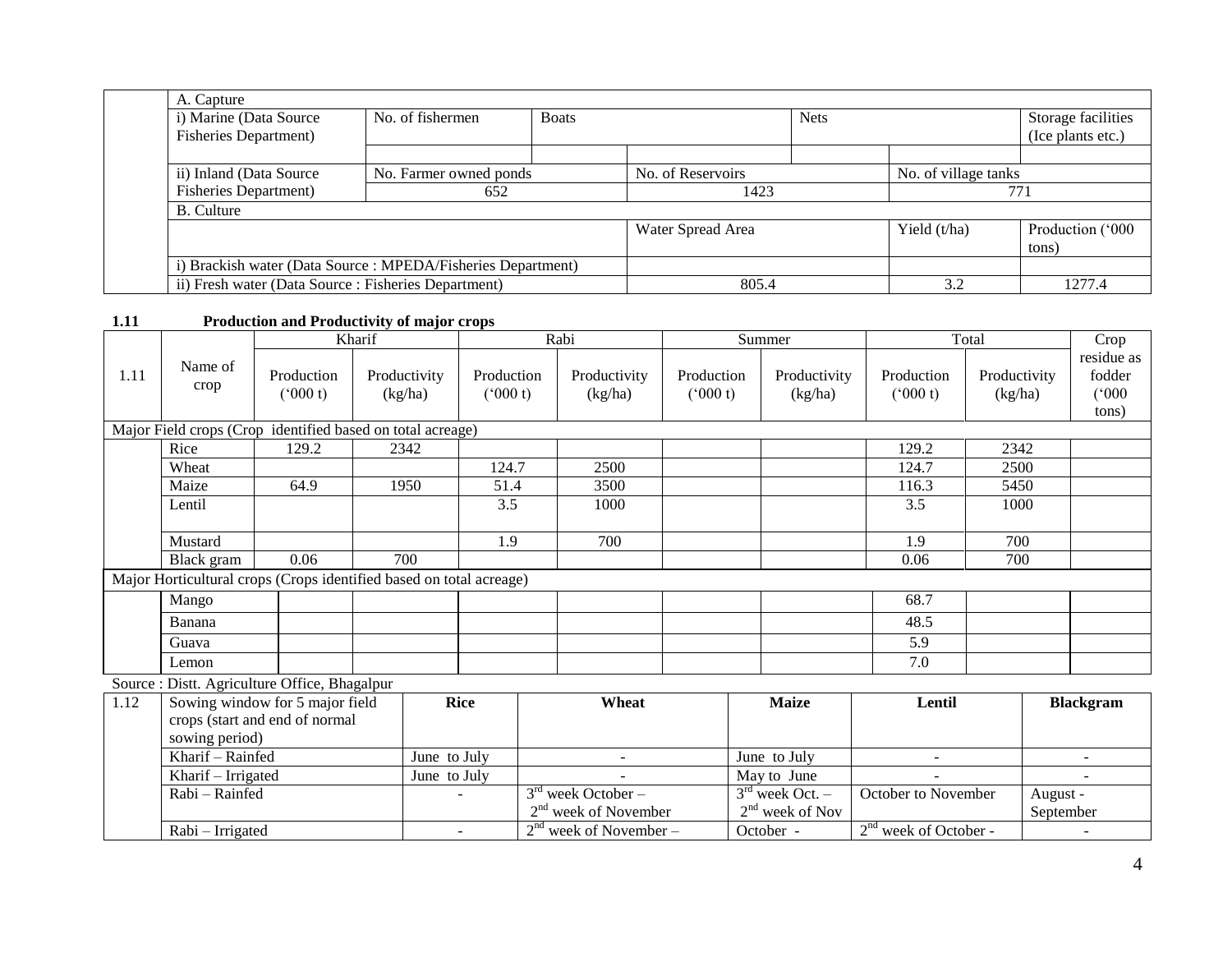|      |                                                                     | 1 <sup>st</sup> week of January | November |         | $2nd$ week of December |      |
|------|---------------------------------------------------------------------|---------------------------------|----------|---------|------------------------|------|
|      |                                                                     |                                 |          |         |                        |      |
| 1.13 | What is the major contingency the district is prone to? (Tick mark) |                                 |          | Regular | Occasional             | None |
|      | Drought                                                             |                                 |          |         |                        |      |
|      | Flood                                                               |                                 |          |         |                        |      |
|      | Cyclone                                                             |                                 |          |         |                        |      |
|      | Heat wave                                                           |                                 |          |         |                        |      |
|      | Cold wave                                                           |                                 |          |         |                        |      |
|      | Hailstorm                                                           |                                 |          |         |                        |      |
|      | Frost                                                               |                                 |          |         |                        |      |
|      | Sea water intrusion                                                 |                                 |          |         |                        |      |
|      | Pests and disease outbreak                                          |                                 |          |         |                        |      |

| . | t the district for<br>Include Digital<br>l maps of | . .<br>Location of district within State as<br><sup>-</sup> Annexure. | $\overline{\phantom{0}}$<br>$\mathbf{v}$<br><b>Yes</b><br>Enclosed |
|---|----------------------------------------------------|-----------------------------------------------------------------------|--------------------------------------------------------------------|
|   |                                                    | . rainfall<br>' Annexure $\angle$<br>ı annual<br><b>NIC</b>           | Yes<br>Enclosed                                                    |
|   |                                                    | l map as Annexure 3<br><b>S</b> O11                                   | Yes<br>Enclosed                                                    |



**Annexure I**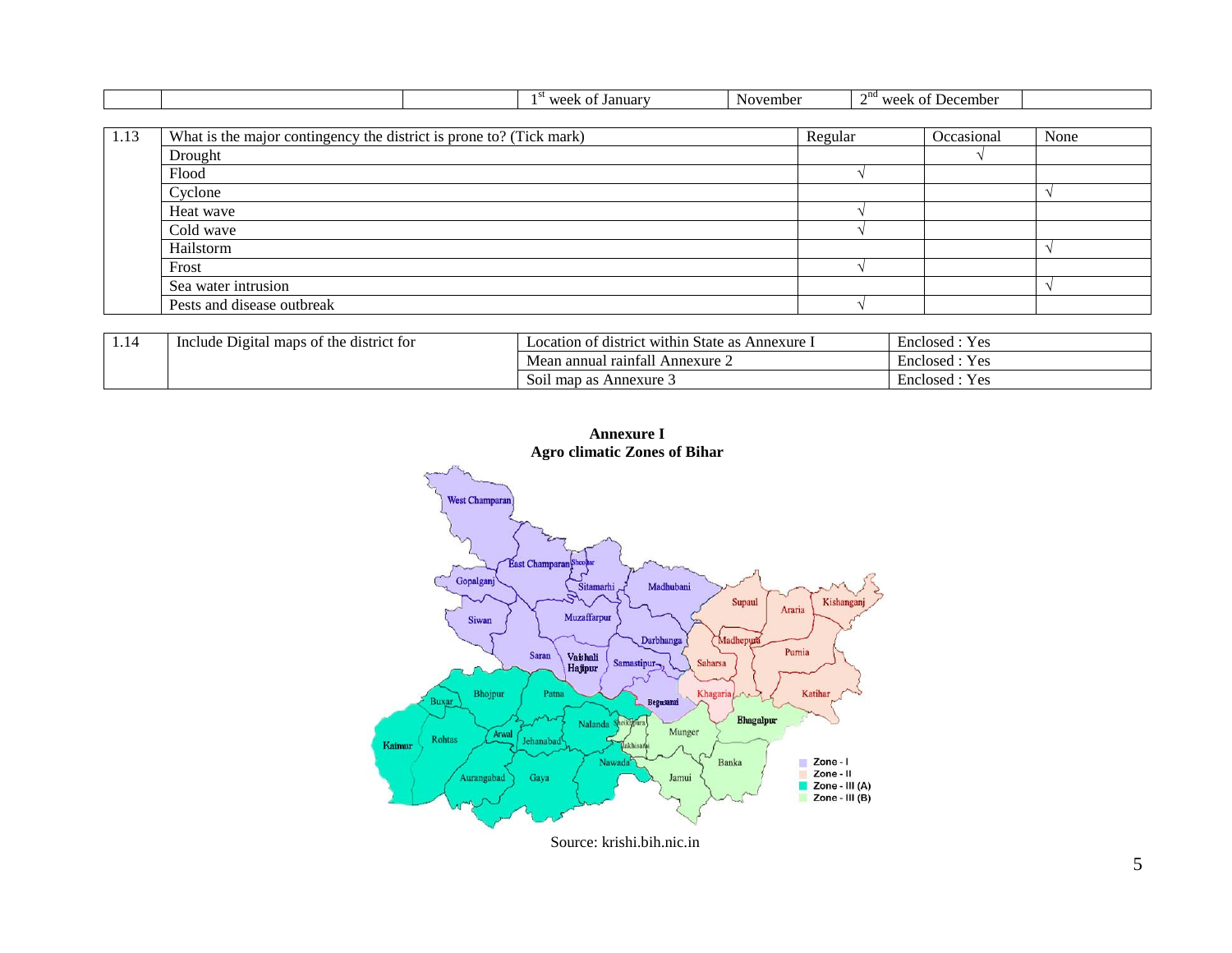# **Annexure-II**



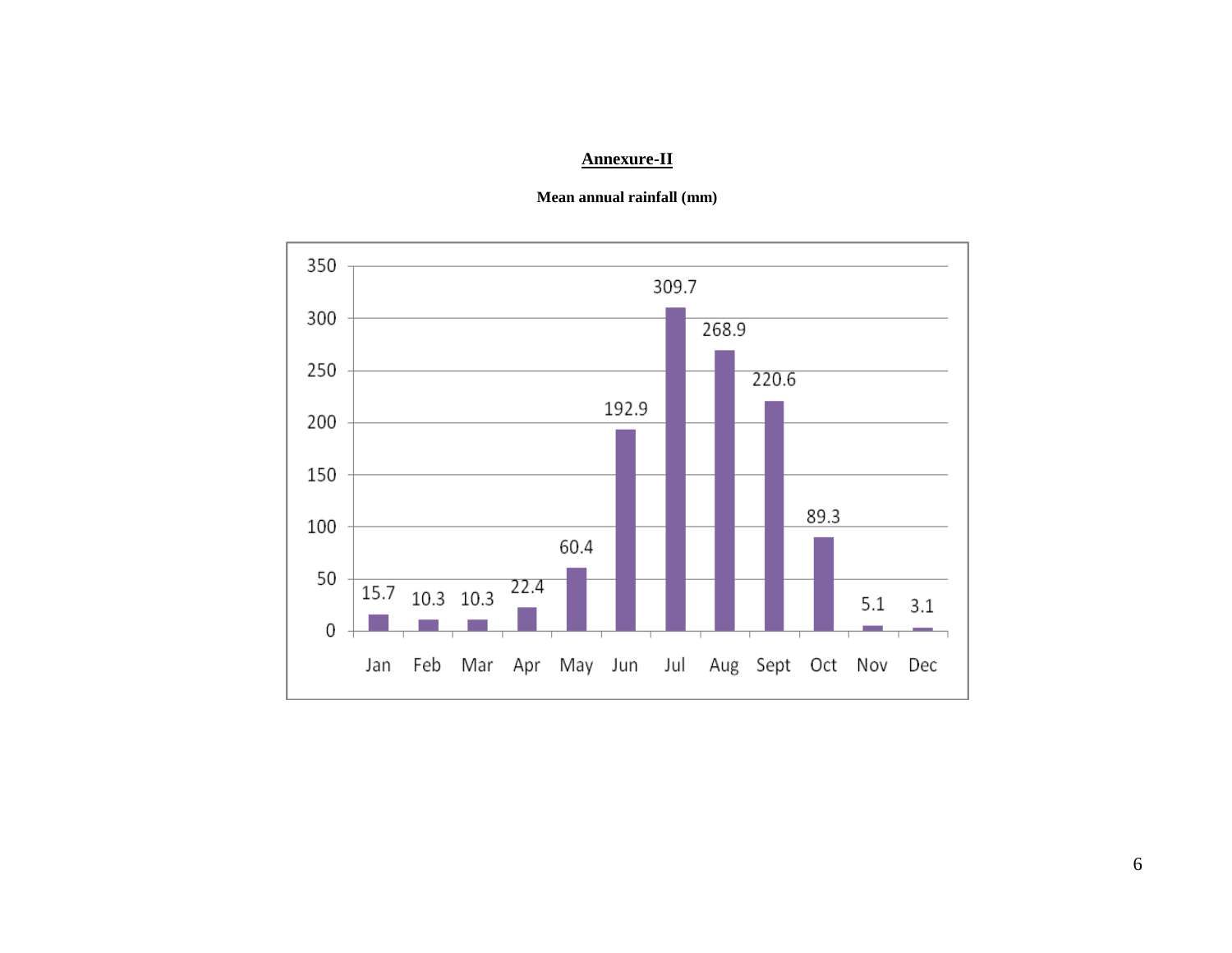### **Annexure III**



Source : NBSS& LUP, Regional Centre, Kolkata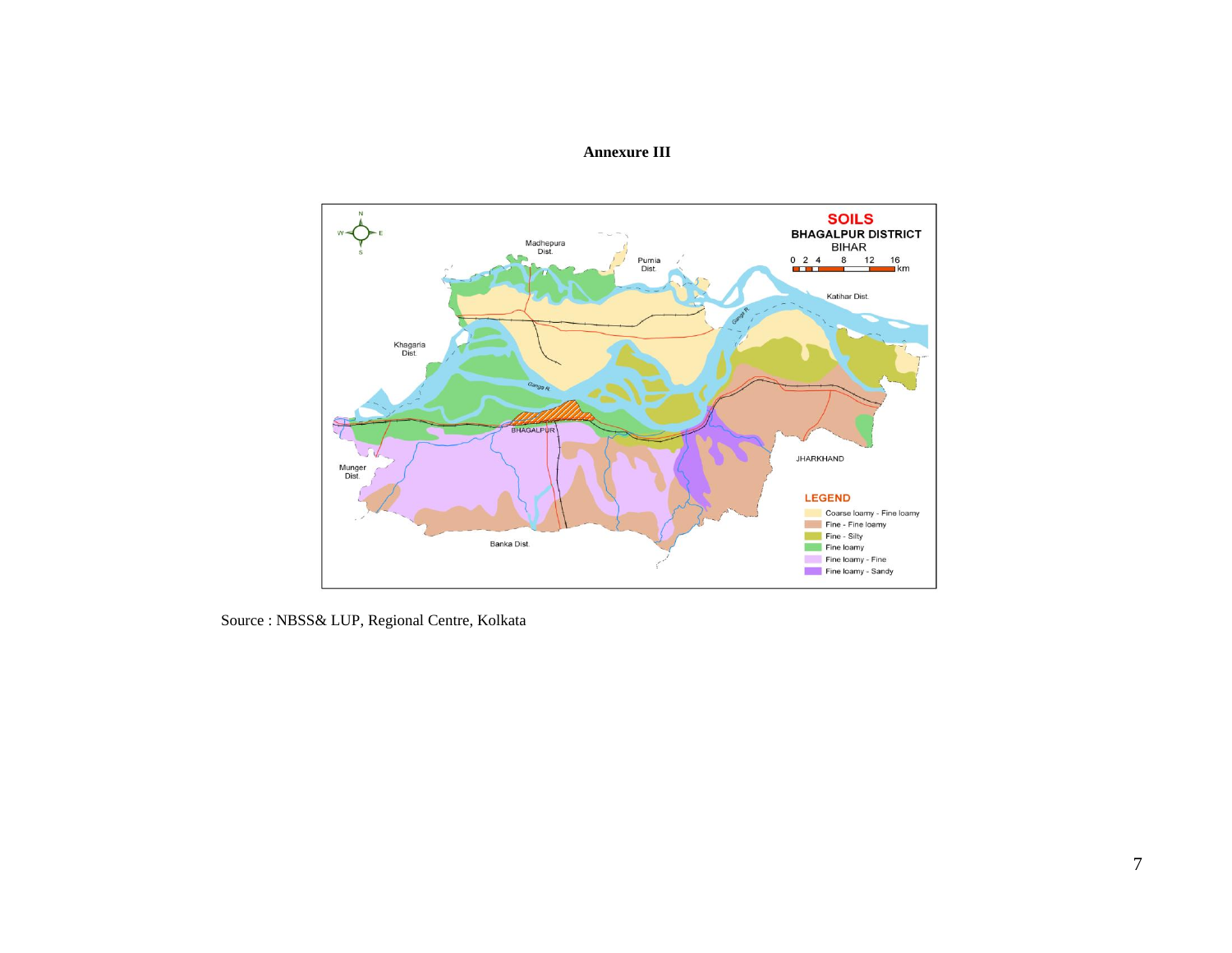### **2.0 Strategies for weather related contingencies**

### **2.1 Drought**

### **2.1.1 Rainfed situation**

| Condition                                            |                                   |                                         |                                                                                                                                                                                                                                                                               | <b>Suggested Contingency measures</b>                                                                                                                                                                                                                                             |                                     |
|------------------------------------------------------|-----------------------------------|-----------------------------------------|-------------------------------------------------------------------------------------------------------------------------------------------------------------------------------------------------------------------------------------------------------------------------------|-----------------------------------------------------------------------------------------------------------------------------------------------------------------------------------------------------------------------------------------------------------------------------------|-------------------------------------|
| <b>Early season</b><br>drought<br>(delayed<br>onset) | <b>Major Farming</b><br>situation | Normal Crop/<br>Cropping system         | Change in crop / cropping system <sup>c</sup><br>including variety                                                                                                                                                                                                            | <b>Agronomic measures</b>                                                                                                                                                                                                                                                         | <b>Remarks</b> on<br>Implementation |
| Delay by 2<br>weeks<br>$1st$ week of<br>July         | 1. Upland                         | $Rice-Wheat$<br>Kharif Maize -<br>Wheat | $Rice-Wheat$<br>Rice – Wheat – Summer blackgram<br>Pigeonpea - Blackgram<br>Kharif Maize – Wheat<br>Rice: Prefer medium to long duration<br>varieties<br>Pigeonpea : Malviya - 13, Narendra<br>Arhar $-1$ , Bahar, P $-9$<br>Kharif Maize: Saktiman $-1$ , 2, Suwan,<br>Devki | Direct sowing of rice can be<br>$\bullet$<br>done<br>Normal package of practices<br>$\bullet$<br>should be followed<br>Seed treatment with Rhizobium<br>$\bullet$<br>culture for Pulse crops<br>Drum seeding may also be used<br>$\bullet$<br>Life saving irrigation<br>$\bullet$ |                                     |
|                                                      | 2. Medium land<br>3. Lowland      | Rice-Wheat<br>$Rice-Wheat$              | Rice-Wheat<br>Rice: Prefer medium to long duration<br>varieties<br>$Rice-Wheat$<br>Rice: Prefer medium to long duration<br>varieties                                                                                                                                          | Normal package of practices<br>$\bullet$<br>should be followed<br>Direct seeding of sprouted seed<br>$\bullet$<br>can be done<br>Drum seeding may also be used<br>$\bullet$<br>Life saving irrigation                                                                             |                                     |

| Condition           |                      |                 |                                         | <b>Suggested Contingency measures</b> |                |
|---------------------|----------------------|-----------------|-----------------------------------------|---------------------------------------|----------------|
| <b>Early season</b> | <b>Maior Farming</b> | Normal Crop .   | <b>Change in crop / cropping system</b> | <b>Agronomic measures</b>             | Kemarks on     |
| drought             | situation            | Cropping system | including variety                       |                                       | Implementation |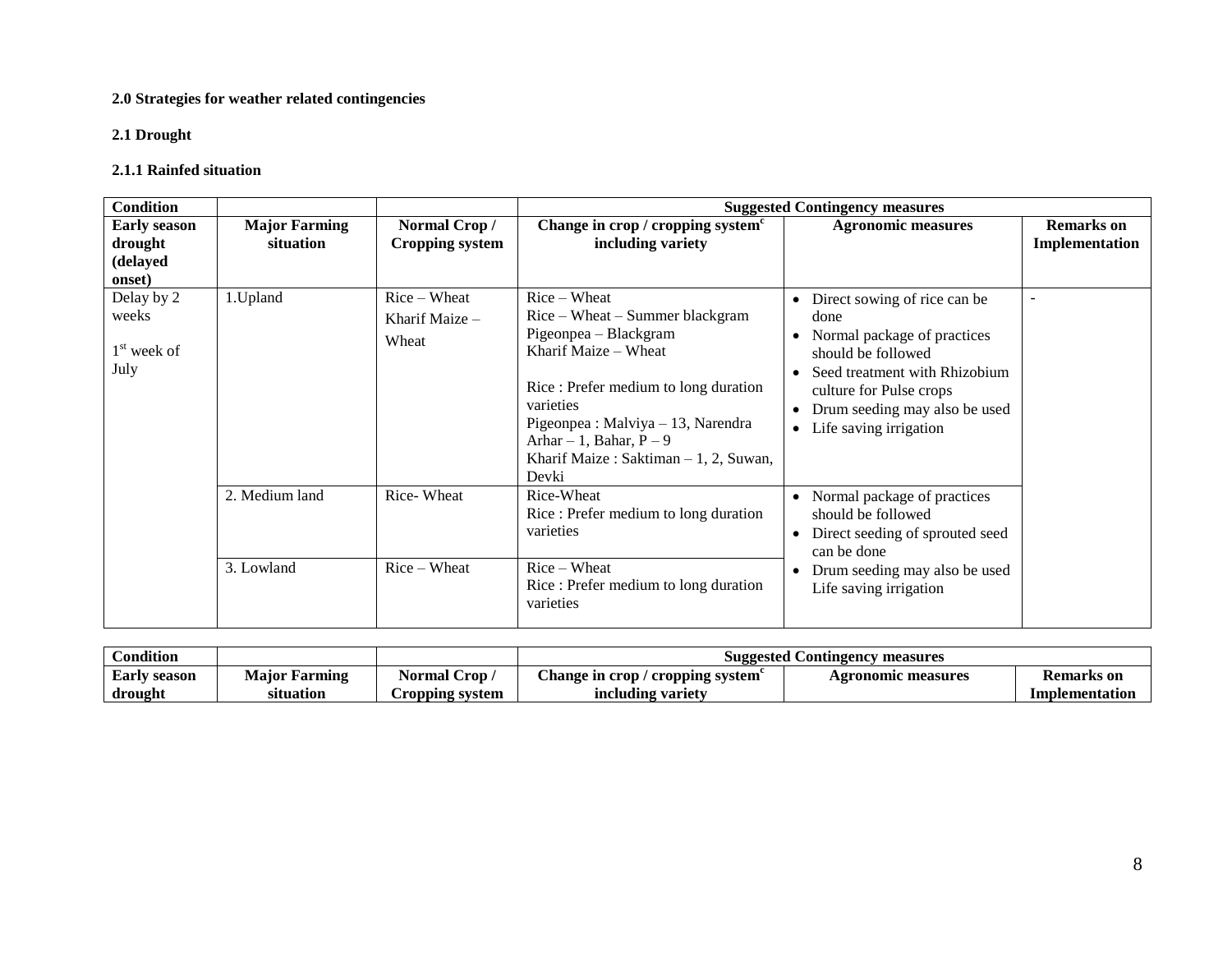| Delay by 4<br>weeks<br>$3rd$ week of<br>July | 1.Upland       | Rice-Wheat   | Rice - Wheat<br>Pigeonpea - Blackgram<br>Rice- Prefer Medium to short duration<br>varieties like<br>Saroj (100-110d), Birsa Dhan-201<br>$(100-115d)$                                                                    | Direct seeding of rice with<br>drought<br>medium<br>duration<br>with pre<br>tolerant varieties<br>herbicide<br>emergence<br>under sufficient<br>application<br>conditions<br>moisture<br>soil<br>followed up with a post-<br>weedicide<br>emergence<br>application 20-25 days later<br>effective<br>for<br>weed<br>management.         | Seeds from RAU,<br>Pusa, NSC, TDC,<br>BRBN, BAC,<br>Sabour etc. |
|----------------------------------------------|----------------|--------------|-------------------------------------------------------------------------------------------------------------------------------------------------------------------------------------------------------------------------|----------------------------------------------------------------------------------------------------------------------------------------------------------------------------------------------------------------------------------------------------------------------------------------------------------------------------------------|-----------------------------------------------------------------|
|                                              |                |              | Pigeonpea-Malviya - $13, NDA - 1$ ,<br>Bahar, Pusa - 9                                                                                                                                                                  | • Normal sowing of rice can be<br>used with enhanced NPK to<br>boost the early vegetative<br>growth in late plantings under<br>sufficient moisture<br>Interculture for timely weed<br>control in direct seeded<br>riceLife saving irrigation<br>• Drum seeding may also be<br>used                                                     |                                                                 |
|                                              | 2. Medium land | Rice - Wheat | Rice-Wheat<br>Direct sowing / 20d old dapog<br>seedlings with medium to short<br>duration varieties - BR34, Rajendra<br>Dhan-201(130-135d), Rajendra<br>Bhagwati, Saroj, Rajendra Suwasni,<br>Santosh, R. Kasturi, Sita | Where field is moist, direct<br>seeding of medium duration<br>varieties (125 days) can be<br>done during second fortnight<br>of July in midlands. Post-<br>emergence herbicide<br>application use is essential                                                                                                                         |                                                                 |
|                                              | 3. Low land    | Rice - Wheat | Rice - Wheat<br>Rice-Direct/ dapog seedlings with<br>Rajshree, Santosh, Sita, Rajendra<br>Suwasni, Rajendra Sweta, Swarna sub-<br>1<br>(130-140 days long duration variety<br>should be selected)                       | Use mat nursery/dapog<br>nursery, mat nursery (dapog<br>method) can be raised for<br>quick availability of young<br>seedlings for transplanting of<br>medium duration varieties by<br>first fortnight of August in<br>mid and low lands<br>Raise staggered community<br>nursery preferably with short<br>duration varieties in mid and |                                                                 |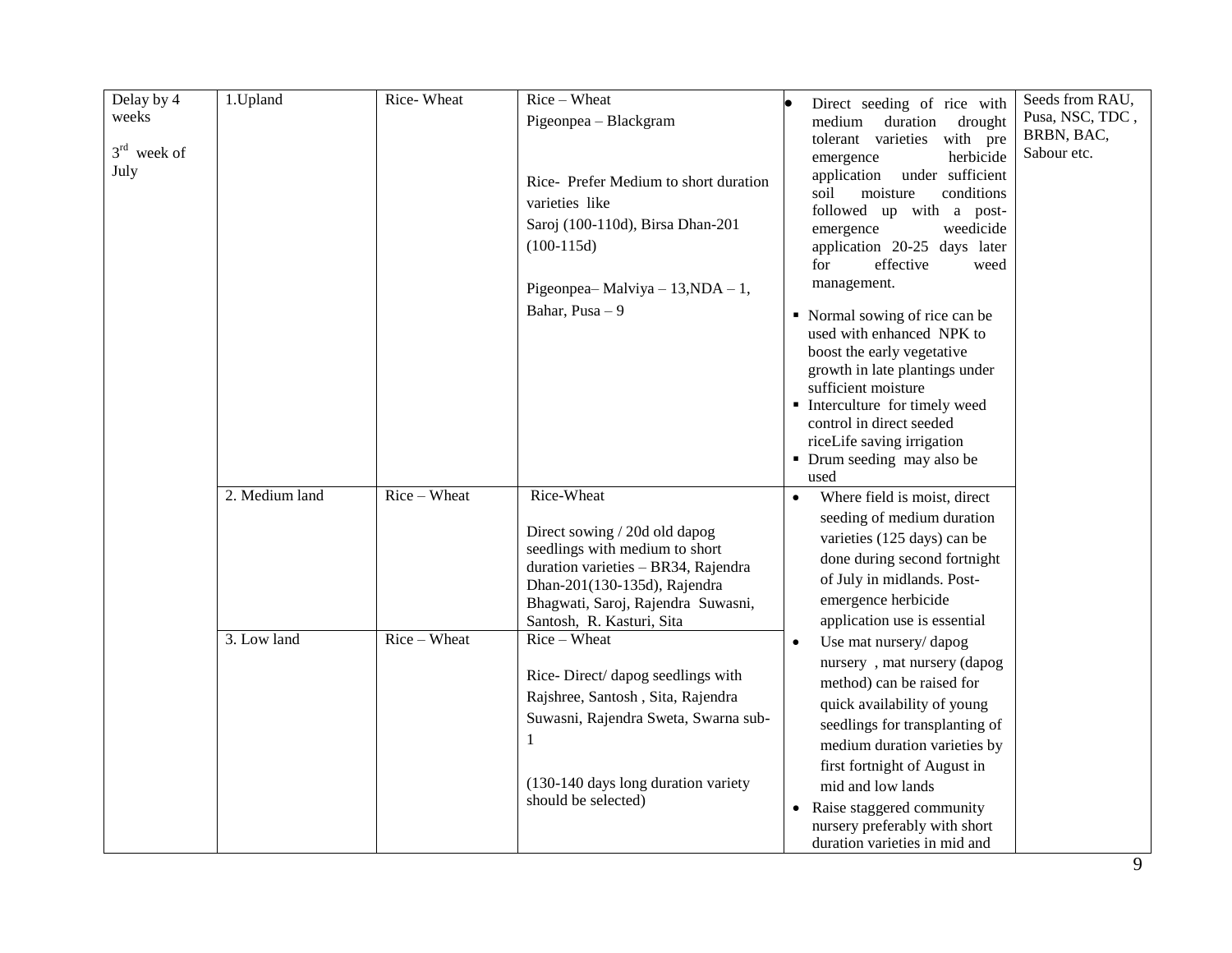|  |  | lowlands                        |
|--|--|---------------------------------|
|  |  | Transplant with 30-35 days      |
|  |  | old seedling may be used        |
|  |  | with 3-4 seedling per hill      |
|  |  | with close spacing.             |
|  |  | Enhanced dose of nitrogen       |
|  |  | with full basal dose of NPK     |
|  |  | at the time of transplanting to |
|  |  | boost the early vegetative      |
|  |  | growth in late plantings        |
|  |  | under sufficient moisture       |
|  |  | Timely interculture for weed    |
|  |  | control in direct seeded rice   |
|  |  | Life saving irrigation          |

| <b>Condition</b>                               |                                   |                                   |                                                                                                                                                                                                                                                           | <b>Suggested Contingency measures</b>                                                                                                                                                                                                                                                                                                                                                                                                                  |                                                   |
|------------------------------------------------|-----------------------------------|-----------------------------------|-----------------------------------------------------------------------------------------------------------------------------------------------------------------------------------------------------------------------------------------------------------|--------------------------------------------------------------------------------------------------------------------------------------------------------------------------------------------------------------------------------------------------------------------------------------------------------------------------------------------------------------------------------------------------------------------------------------------------------|---------------------------------------------------|
| <b>Early season</b><br>drought                 | <b>Major Farming</b><br>situation | Normal<br>Crop/cropping<br>system | Change in crop/cropping system                                                                                                                                                                                                                            | <b>Agronomic measures</b>                                                                                                                                                                                                                                                                                                                                                                                                                              | <b>Remarks</b> on<br>Implementation               |
| Delay by 6<br>weeks<br>$1st$ Week of<br>August | 1. Upland/Medium<br>land          | Rice-Wheat                        | $Rice-Wheat$<br>$Pigeonpea + Blackgram$<br>Pigeonpea + Kulthi<br>Blackgram/Finger millet - Wheat<br>Rice - Prabhat, Richharia,<br>Dhanlaxmi, Turanta<br>Pigeonpea – Bahar<br>Blackgram - Samrat, PDM - 54,<br>Sona, SML 668,<br>Finger millet $-$ RAU-7&8 | SRI & Dapog seedlings can be<br>$\bullet$<br>used under moist soil<br>conditions of midlands<br>Direct seeding of Rice<br>$\bullet$<br>• Direct Seeding of sprouted seed<br>may be used.<br>• Drum seeding may also be used<br>Application of fertilizers<br>especially phosphorous and<br>potash to be ensured under late<br>transplanted conditions in<br>severely affected districts<br>• Inter cultivation<br>• Mulching<br>Life saving irrigation | Seeds from NSC,<br>TDC, BRBN,<br>BAC, Sabour etc. |
|                                                | 2.Low land                        | $Rice$ – Pulse crop               | $Rice$ – Pulse crop<br>Rice – Sita, Rajendra, Swaswani,<br>Rajshree, Santosh, Rajendra Sweta,                                                                                                                                                             | Mat nursery (dapog method)/<br>Community nursery can be<br>raised for quick availability of<br>seedlings<br>for<br>young                                                                                                                                                                                                                                                                                                                               |                                                   |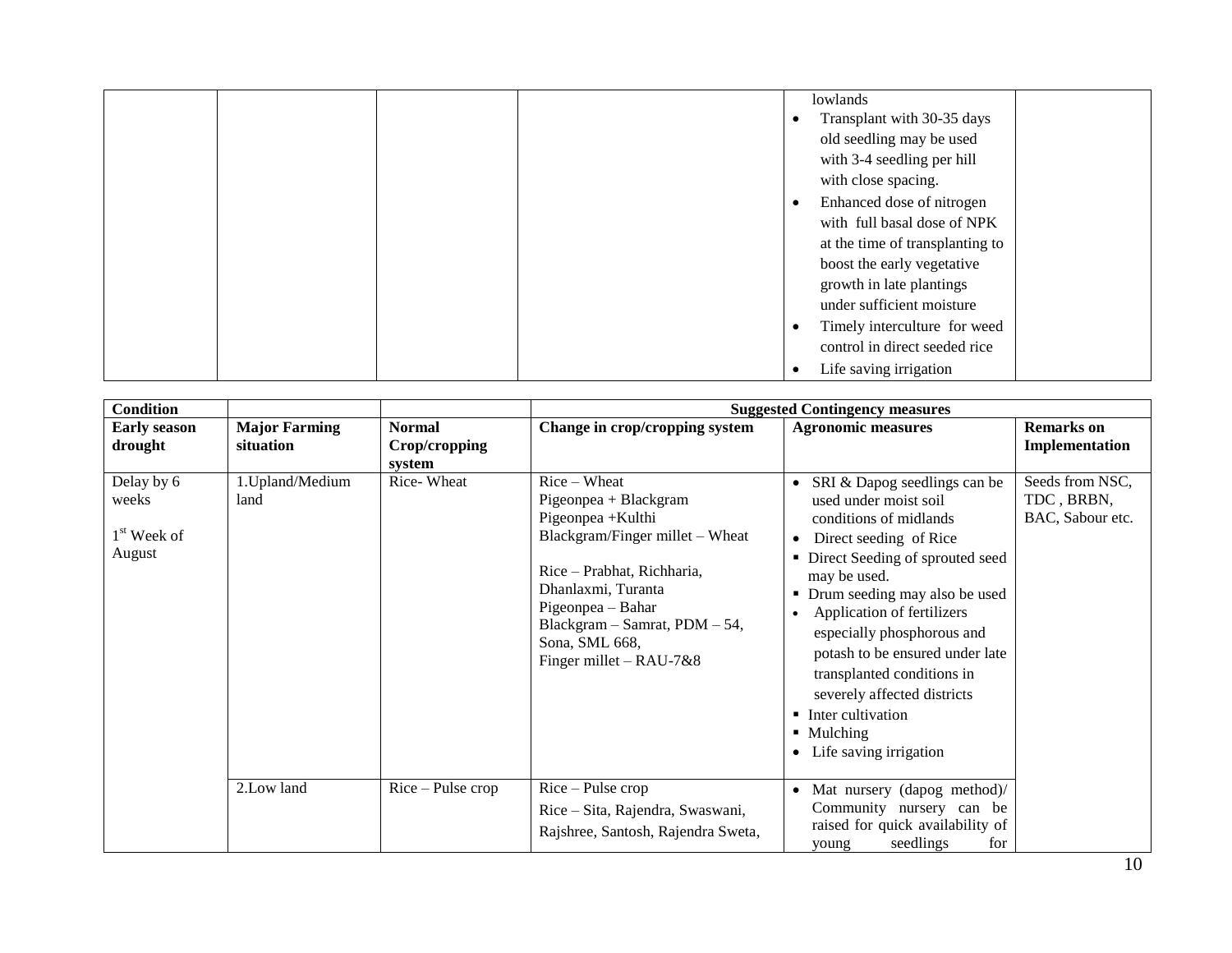|  | Prabhat, Dhanlaxmi,                                                             | medium<br>transplanting<br>-of                              |
|--|---------------------------------------------------------------------------------|-------------------------------------------------------------|
|  | Richharia, Turanta, Saroj                                                       | duration varieties<br>first<br>by                           |
|  |                                                                                 | fortnight of August<br>Direct seedling of Rice              |
|  | If dry spell continues, direct seeding<br>of Short duration rice varieties (100 | Raise staggered community                                   |
|  | days) can be done in midlands by                                                | nursery preferably with                                     |
|  | first fortnight of August and extra                                             | medium duration varieties in                                |
|  | Short duration (70-75 days) up to $25th$                                        | mid and lowlands<br>Enhanced basal dose of NPK<br>$\bullet$ |
|  | August                                                                          | to boost the early vegetative                               |
|  |                                                                                 | growth                                                      |
|  |                                                                                 | Application of fertilizers                                  |
|  |                                                                                 | especially phosphorous and                                  |
|  |                                                                                 | potash to be ensured under late                             |
|  |                                                                                 | transplanted conditions in                                  |
|  |                                                                                 | severely affected districts                                 |
|  |                                                                                 | Life saving irrigation                                      |

| <b>Condition</b>                               |                                   |                                          |                                                                                                                                                               | <b>Suggested Contingency measures</b>                                                                                                                                                                                                                                                                             |                                                                 |
|------------------------------------------------|-----------------------------------|------------------------------------------|---------------------------------------------------------------------------------------------------------------------------------------------------------------|-------------------------------------------------------------------------------------------------------------------------------------------------------------------------------------------------------------------------------------------------------------------------------------------------------------------|-----------------------------------------------------------------|
| <b>Early season</b><br>drought                 | <b>Major Farming</b><br>situation | <b>Normal</b><br>Crop/cropping<br>system | Change in crop/cropping system                                                                                                                                | <b>Agronomic measures</b>                                                                                                                                                                                                                                                                                         | <b>Remarks</b> on<br>Implementation                             |
| Delay by 8<br>weeks<br>$3rd$ week of<br>August | 1. Upland                         | Rice-Wheat                               | Rice – Late Wheat<br>Sept. Pigeonpea – Blackgram<br>Rice – Turanta, Prabhat, Dhanlaxmi,<br>Richharia<br>Pigeonpea – Sarad,, $P - 9$                           | • Prefer extremely short duration<br>rice should be selected<br>• Application of organic manures<br>& vermi compost initially for<br>Rice and others.<br>• Direct seeding of sprouted seed.<br>• Enhanced basal dose of NPK by<br>20-25% in rice to boost early<br>vegetative growth.<br>• Life saving irrigation | Seeds from RAU,<br>Pusa, NSC, TDC,<br>BRBN, BAC,<br>Sabour etc. |
|                                                | 2. Medium land                    | $Rice-Wheat$<br>Maize – Pigeonpea        | Sunflower – Rabi Maize<br>Sunflower – Late Wheat<br>Sept. Pigeonpea – Blackgram<br>Sunflower – cv. Morden, Paradevik,<br>Surya<br>Pigeonpea – $P - 9$ , Sarad | Direct sowing of rice<br>$\bullet$<br>Mat nursery (dapog method)/<br>$\bullet$<br>Community nursery can be<br>raised for quick availability of<br>seedlings<br>for<br>young<br>transplanting<br>of<br>medium<br>duration varieties<br>first<br>by<br>fortnight of August                                          |                                                                 |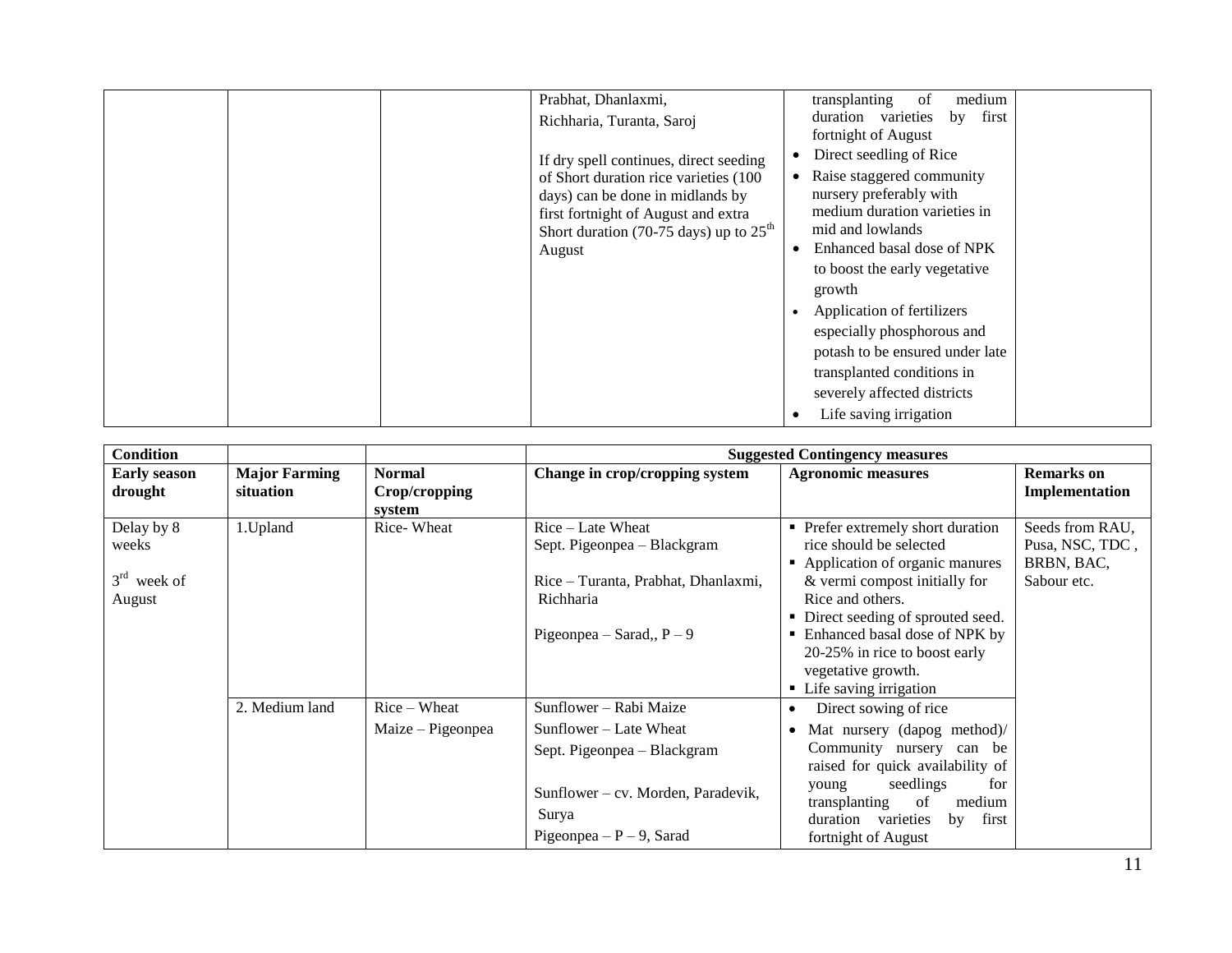|         |                |                                      | • Use of 20 days old dapog                                         |
|---------|----------------|--------------------------------------|--------------------------------------------------------------------|
|         |                |                                      | seedling in rice.                                                  |
|         |                |                                      | Enhanced basal dose of NP in<br>$\bullet$                          |
|         |                |                                      | rice to boost early vegetative                                     |
|         |                |                                      | growth after receipt of rainfall                                   |
|         |                |                                      | Application of organic<br>$\bullet$                                |
|         |                |                                      | manures & vermi compost                                            |
|         |                |                                      | initially for Rice & other                                         |
|         |                |                                      | crops.                                                             |
|         |                |                                      | Life saving irrigation<br>$\bullet$                                |
| Lowland | Rice-Wheat     | Rice short duration (Direct seeded)- | Double transplanting of rice<br>$\bullet$                          |
|         | Rice-Lentil    | Wheat                                | (karuhan) can be done with 30                                      |
|         | Rice- Chickpea |                                      | + 45 days old seedlings of                                         |
|         |                | Rice-Prabhat, Dhanlaxmi,             | duration<br>long<br><b>or</b>                                      |
|         |                | Richharia, Turanta                   | photosensitive varieties up to                                     |
|         |                |                                      | $30^{\text{th}}$<br>August with close                              |
|         |                |                                      | planting (40-45 hills per                                          |
|         |                |                                      | square meter)                                                      |
|         |                |                                      | Application<br>of organic<br>$\bullet$<br>manure and vermi compost |
|         |                |                                      | initially for Rice and other                                       |
|         |                |                                      | crops.                                                             |
|         |                |                                      | Sowing of <i>rabi</i> crops such as<br>$\bullet$                   |
|         |                |                                      | Wheat, Lentil, Chickpea, Pea,                                      |
|         |                |                                      | Mustard (Pusa Mahak, RAU                                           |
|         |                |                                      | TS17), Linseed (Garima) and                                        |
|         |                |                                      | Vegetables can be taken up on                                      |
|         |                |                                      | time<br>for<br>maximizing                                          |
|         |                |                                      | productivity from lowlands                                         |
|         |                |                                      | with<br>support from the                                           |
|         |                |                                      | government for timely supply<br>of inputs and in a way rabi        |
|         |                |                                      | production would compensate                                        |
|         |                |                                      | the production loss during                                         |
|         |                |                                      | kharif.                                                            |
|         |                |                                      | Fodder varieties of Jowar,<br>$\bullet$                            |
|         |                |                                      | Maize, Bajra in combination                                        |
|         |                |                                      | with legumes (cowpea and                                           |
|         |                |                                      | horsegram) can be taken up                                         |
|         |                |                                      | wherever feasible to meet the                                      |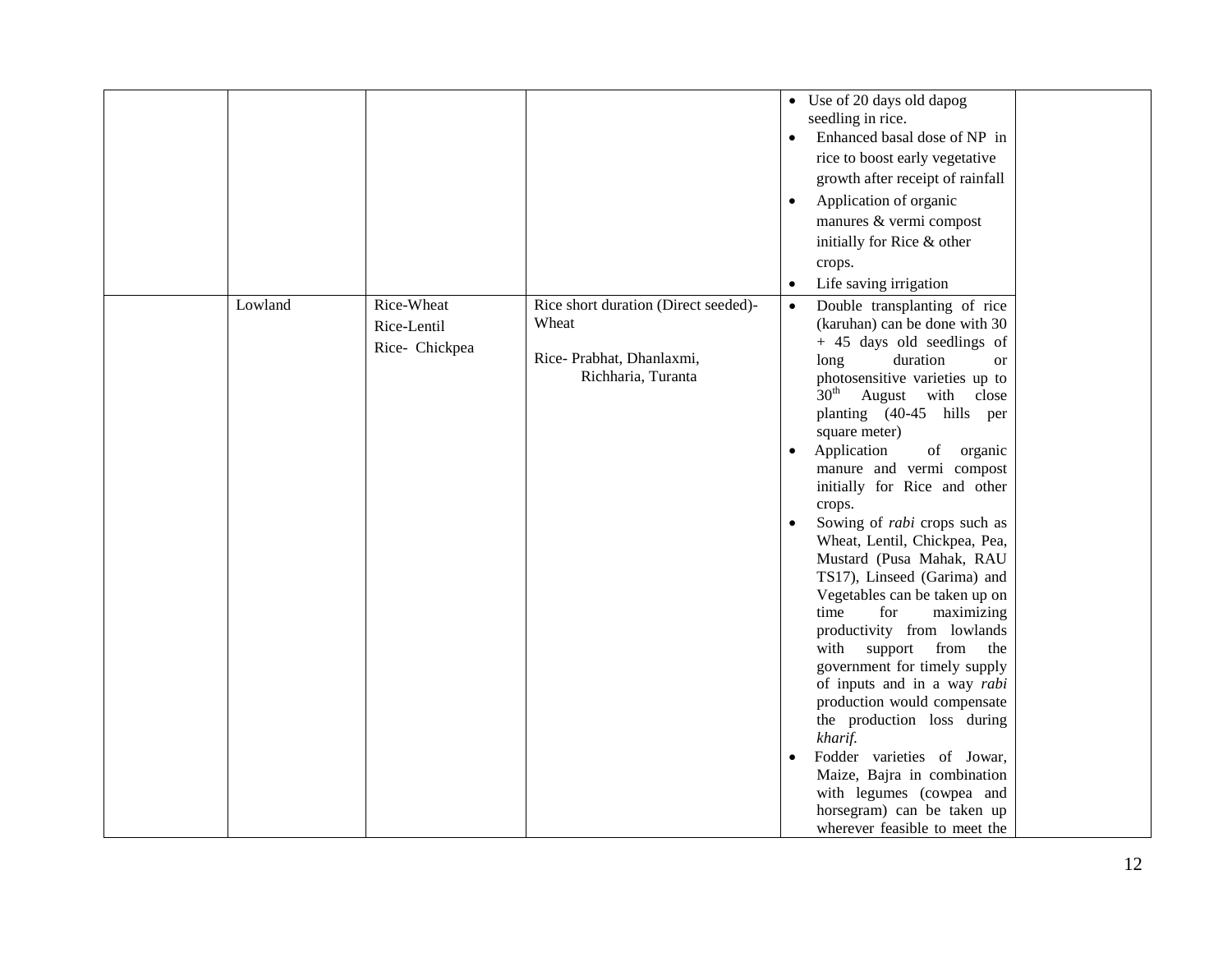|  |  | ---<br>1n<br>requirement<br>deficit<br>,,,,, |  |
|--|--|----------------------------------------------|--|
|  |  | raintall<br>districts                        |  |

| <b>Condition</b>                                                                                    |                                                           |                                                                                                  |                                                                                                | <b>Suggested Contingency measures</b>                      |                                                       |
|-----------------------------------------------------------------------------------------------------|-----------------------------------------------------------|--------------------------------------------------------------------------------------------------|------------------------------------------------------------------------------------------------|------------------------------------------------------------|-------------------------------------------------------|
| Early season<br>drought (Normal<br>onset)                                                           | <b>Major Farming</b><br>situation                         | <b>Normal Crop/cropping system</b>                                                               | Crop management                                                                                | Soil nutrient & moisture<br>conservation measures          | <b>Remarks</b> on<br>Implementation                   |
| Normal onset<br>followed by 15-20<br>days dry spell after<br>sowing leading to<br>poor germination/ | 1. Upland<br>Very deep,<br>calcareous fine loamy<br>soils | Rice-Wheat<br>Rice- Prabhat, Dhanlaxmi,<br>Richharia,<br>Turanta, Saroj                          | Life saving irrigation<br>Gap filling of existing<br>crop<br>Thinning the excess<br>population | Inter cultivation<br>Mulching<br>O<br>Conservation tillage | Seeds from RAU,<br>Pusa, NSC, TDC,<br><b>BRBN</b> etc |
| crop stand etc.                                                                                     | 2. Medium land                                            | Maize-Wheat<br>Maize - Shaktiman-1,2,3,4, Suwan,<br>Ganga-11, Deoki, Pusa early<br>hybrid Maka-3 | Life saving irrigation<br>$\bullet$<br>Gap filling                                             |                                                            |                                                       |
|                                                                                                     |                                                           | Pigeonpea-Blackgram<br>Pigeonpea – Bahar, Pusa-<br>9, Narendra Arhar-I                           | Pre sowing irrigation<br>Prefer to sow with 25%<br>higher seed rate<br>Gap filling             |                                                            |                                                       |
|                                                                                                     | 3. Lowland                                                | Rice-Wheat-Greengram<br>Rice-Rajshree, Santosh, Sita,<br>Rajendra Suwasni, Rajendra Sweta        | Life saving irrigation<br>٠<br>Gap filling through<br>Dapog nursery                            |                                                            |                                                       |

| <b>Condition</b>        |                      |                             | <b>Suggested Contingency measures</b> |                          |                   |
|-------------------------|----------------------|-----------------------------|---------------------------------------|--------------------------|-------------------|
| Mid<br>season           | <b>Major Farming</b> | Normal Crop/cropping system | Crop management                       | Soil nutrient & moisture | <b>Remarks</b> on |
| drought (long dry       | situation            |                             |                                       | conservation measures    | Implementation    |
| spell,<br>. consecutive |                      |                             |                                       |                          |                   |
| 2 weeks rainless        |                      |                             |                                       |                          |                   |
| $(>2.5$ mm) period)     |                      |                             |                                       |                          |                   |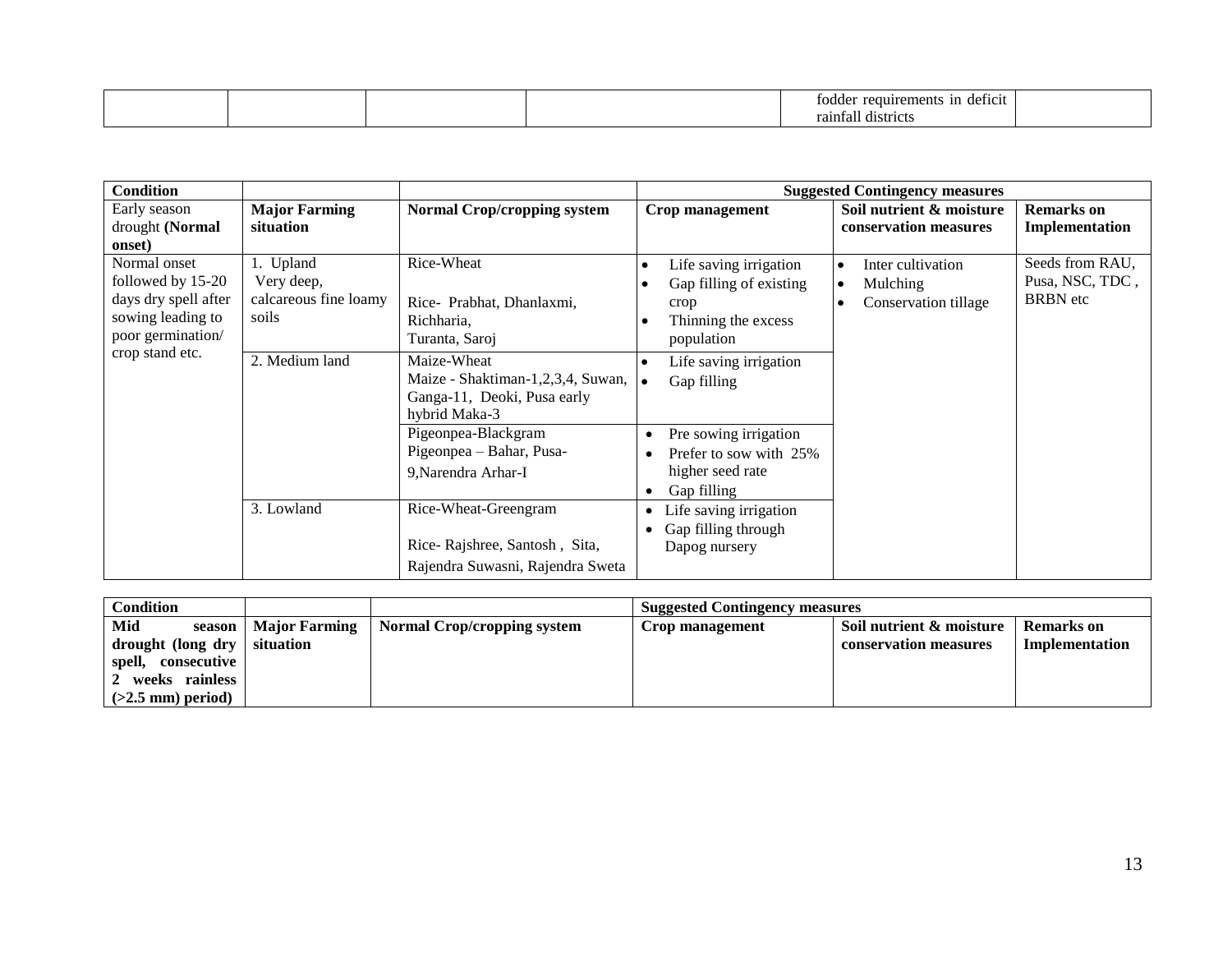| At vegetative stage | 1. Upland<br>Very deep,<br>calcareous fine<br>loamy soils | Rice-Potato<br>Rice-Wheat<br>Pigeonpea-Blackgram<br>Rice- Prabhat, Dhanlaxmi,<br>Richharia, Turanta, Saroj<br>Pigeonpea – Bahar, Pusa-9<br>Narendra Arhar-I | Gap filling of<br>$\bullet$<br>existing crop,<br>Postponement of<br>$\bullet$<br>top dressing | Inter cultivation<br>Mulching<br>Conservation tillage<br>Life saving irrigation<br>Spray of potassic<br>fertilizer with<br>adjuvant<br>Foliar spray $(1%)$<br>Urea on the crops |  |
|---------------------|-----------------------------------------------------------|-------------------------------------------------------------------------------------------------------------------------------------------------------------|-----------------------------------------------------------------------------------------------|---------------------------------------------------------------------------------------------------------------------------------------------------------------------------------|--|
|                     | 2) Medium land                                            | Rice-Wheat-Greengram<br>Rice- - Rajendra Bhagawati,<br>Rajendra Suwasni<br>Rajshree, Prabhat                                                                | Gap filling of existing<br>crop<br>Postponement of top<br>dressing                            |                                                                                                                                                                                 |  |

| <b>Condition</b>                          |                                                           |                                                                                                                                                                       |                                                                                                                                   | <b>Suggested Contingency measures</b>                                                       |                                     |
|-------------------------------------------|-----------------------------------------------------------|-----------------------------------------------------------------------------------------------------------------------------------------------------------------------|-----------------------------------------------------------------------------------------------------------------------------------|---------------------------------------------------------------------------------------------|-------------------------------------|
| Mid season<br>drought (long dry<br>spell) | <b>Major</b><br>Farming<br>situation                      | <b>Normal Crop/cropping system</b>                                                                                                                                    | Crop management                                                                                                                   | Soil nutrient & moisture<br>conservation measures                                           | <b>Remarks</b> on<br>Implementation |
| At flowering/<br>fruiting stage           | Upland<br>Very deep,<br>calcareous<br>fine loamy<br>soils | Rice-Wheat<br>Vegetables – Wheat<br>Rice-Prabhat, Dhanlaxmi, Richharia,<br>Turanta, Saroj                                                                             | Foliar application of 1%<br>$\bullet$<br>urea to boost up the<br>vegetative growth                                                | Intercultivation<br>$\bullet$<br>Mulching<br>Conservation tillage<br>Life saving irrigation |                                     |
|                                           | 2. Medium<br>land                                         | Maize-Wheat<br>Maize - Shaktiman-1,2,3,4 Suwan,<br>Ganga-11, Deoki, Pusa early hybrid<br>Maka-3<br>Pigeonpea-Blackgram<br>Pigeonpea : Var. Bahar, Narendra<br>Arhar-1 | IPM practices<br>٠<br>Clipping of maize leaves<br>Spray of pesticides with<br>$\bullet$<br>spreader<br>IPM practices<br>$\bullet$ |                                                                                             |                                     |
|                                           | 3. Lowland                                                | Rice-Wheat-Green gram<br>Rice-Rajshree, Santosh,<br>Sita, Rajendra Suwasni,<br>Rajendra Sweta                                                                         |                                                                                                                                   |                                                                                             |                                     |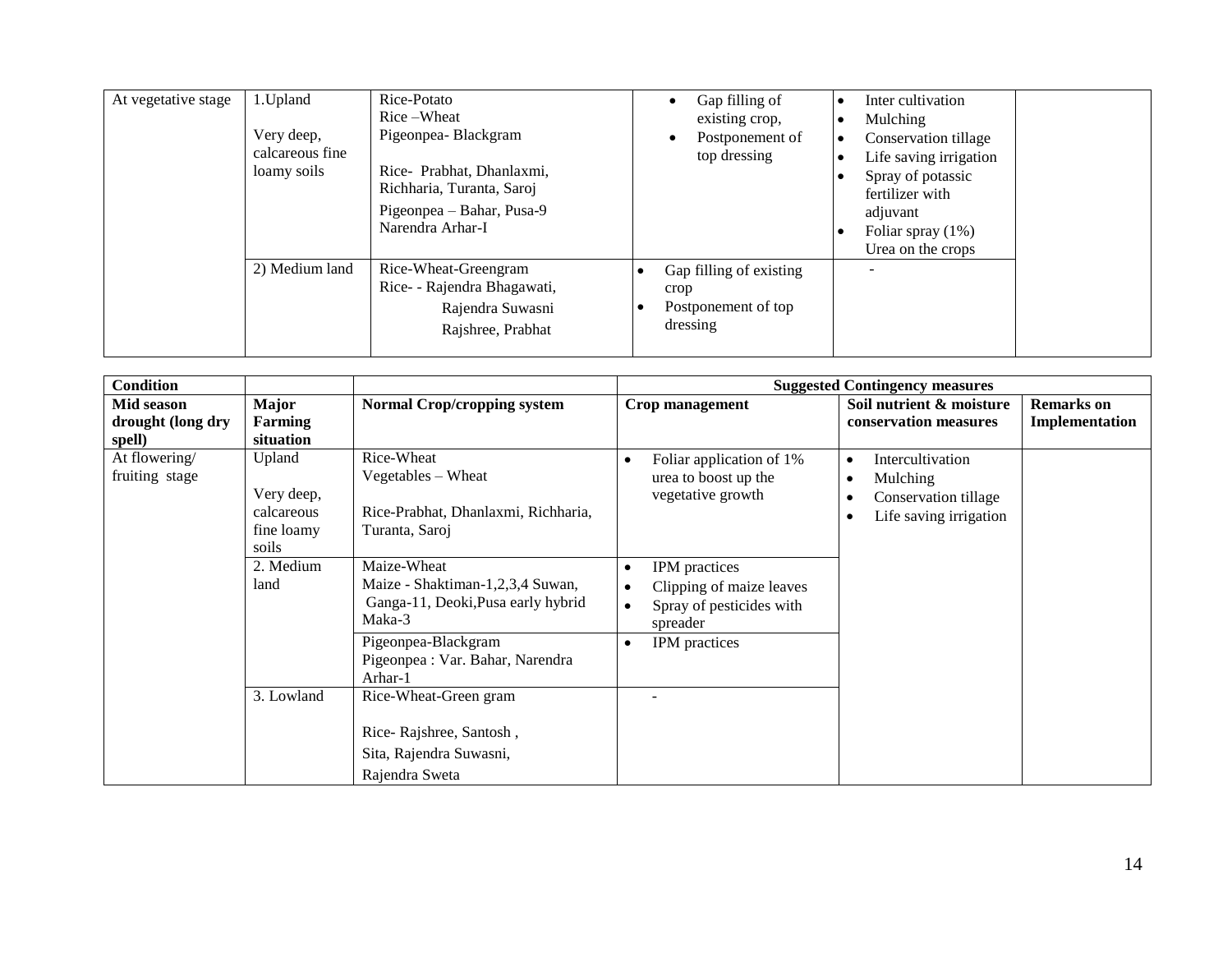| <b>Condition</b>  |                      |                                    |                                                        | <b>Suggested Contingency measures</b>                                |                   |
|-------------------|----------------------|------------------------------------|--------------------------------------------------------|----------------------------------------------------------------------|-------------------|
| Terminal          | <b>Major Farming</b> | <b>Normal Crop/cropping system</b> | Crop management                                        | <b>Rabi Crop planning</b>                                            | <b>Remarks</b> on |
| drought           | situation            |                                    |                                                        |                                                                      | Implementat       |
| (Early withdrawal |                      |                                    |                                                        |                                                                      | ion               |
| of monsoon)       |                      |                                    |                                                        |                                                                      |                   |
|                   | 1. Upland            | Rice-Wheat                         | • Foliar spray of potassic<br>fertilizer with adjuvant | Open the furrow during evening<br>and left furrow open overnight and |                   |
|                   | Very deep,           | Rice-Prabhat, Dhanlaxmi,           | • Life saving irrigation                               | plank in the next morning before                                     |                   |
|                   | calcareous fine      | Richharia, Turanta, Saroj          | • Mulching                                             | sunrise for growing of early rabi                                    |                   |
|                   | loamy soils          |                                    | $\bullet$ Thinning                                     | crops like wheat, Rabi                                               |                   |
|                   | 2. Medium land       | Maize-wheat                        | • Clipping of leaves in maize                          | Maize/Pulses /Oilseeds/                                              |                   |
|                   |                      | Maize - Shaktiman-1,2,3,4,         |                                                        | Vegetables                                                           |                   |
|                   |                      | Suwan, Ganga-11, Deoki,            |                                                        |                                                                      |                   |
|                   |                      | Pusa early hybrid Maka-3           |                                                        |                                                                      |                   |
|                   |                      | Pigeonpea                          |                                                        |                                                                      |                   |
|                   |                      | Var. Bahar, Narendra Arhar-1       |                                                        |                                                                      |                   |
|                   | 3 Lowland            | Rice-Wheat-Green gram              |                                                        |                                                                      |                   |
|                   |                      |                                    |                                                        |                                                                      |                   |
|                   |                      | Rice-Rajshree, Santosh,            |                                                        |                                                                      |                   |
|                   |                      | Sita, Rajendra Suwasni, Rajendra   |                                                        |                                                                      |                   |
|                   |                      | Sweta                              |                                                        |                                                                      |                   |

# **2.1.2 Drought – Irrigated situation :**

| <b>Condition</b>                                                                                                                                       |                                   |                                       |                                   | <b>Suggested Contingency measures</b> |                                     |
|--------------------------------------------------------------------------------------------------------------------------------------------------------|-----------------------------------|---------------------------------------|-----------------------------------|---------------------------------------|-------------------------------------|
|                                                                                                                                                        | <b>Major Farming</b><br>situation | <b>Normal Crop/cropping</b><br>system | Change in crop/cropping<br>system | <b>Agronomic measures</b>             | <b>Remarks</b> on<br>Implementation |
| Delayed release of<br>water in canals due<br>to low rainfall                                                                                           | Not applicable                    |                                       |                                   |                                       |                                     |
| Limited release of<br>water in canals due<br>to low rainfall<br>Non release of<br>water in canals<br>under delayed<br>onset of monsoon<br>in catchment |                                   |                                       |                                   |                                       |                                     |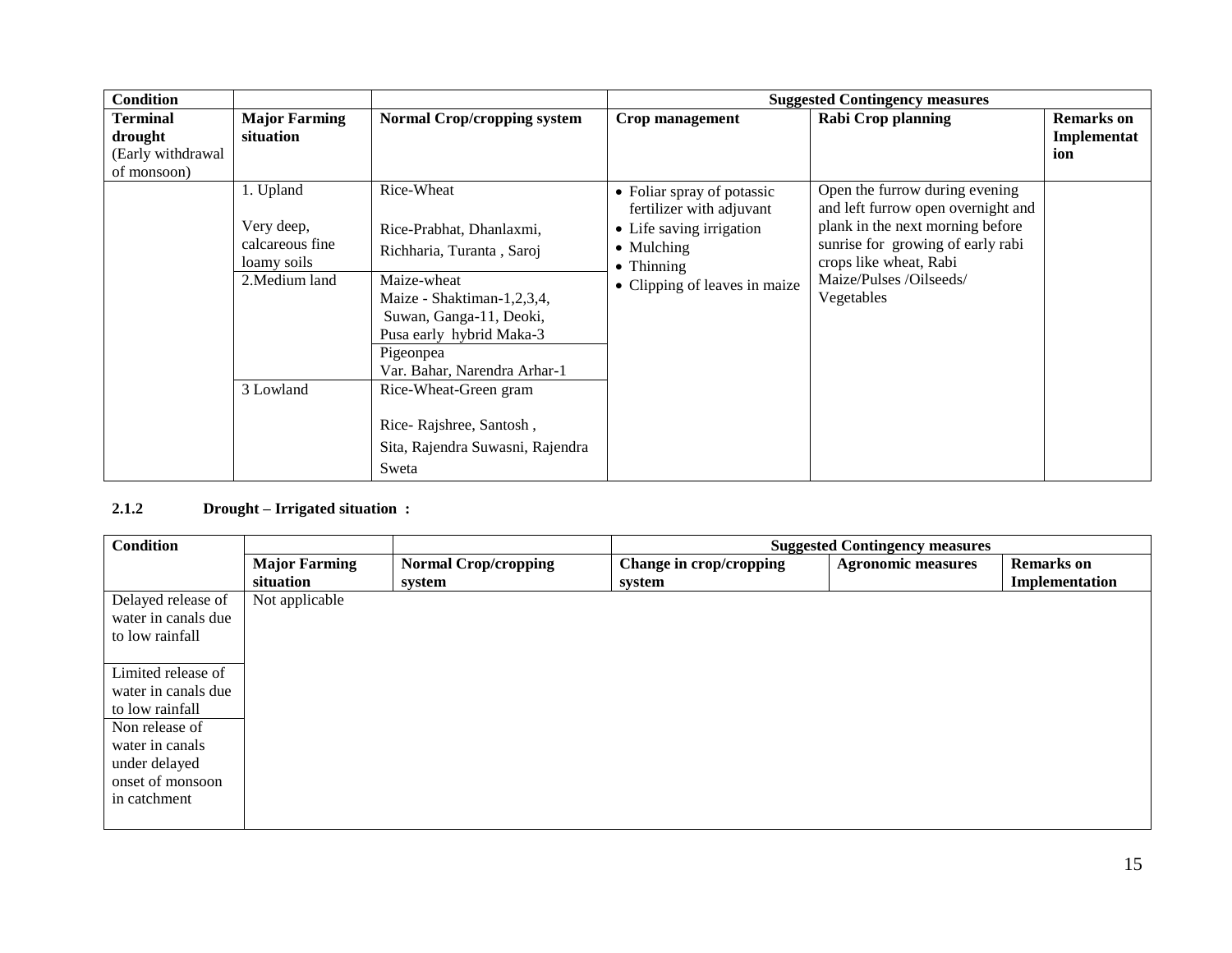| <b>Condition</b>                                                                     |                                   |                                       | <b>Suggested Contingency measures</b> |                           |                              |  |
|--------------------------------------------------------------------------------------|-----------------------------------|---------------------------------------|---------------------------------------|---------------------------|------------------------------|--|
|                                                                                      | <b>Major Farming</b><br>situation | <b>Normal Crop/cropping</b><br>system | Change in crop/cropping<br>system     | <b>Agronomic measures</b> | Remarks on<br>Implementation |  |
| Lack of inflows<br>into tanks due to<br>insufficient/<br>delayed onset of<br>monsoon |                                   |                                       |                                       |                           |                              |  |

| <b>Condition</b>                                               |                                  |                             | <b>Suggested Contingency measures</b> |                           |                   |  |
|----------------------------------------------------------------|----------------------------------|-----------------------------|---------------------------------------|---------------------------|-------------------|--|
|                                                                | <b>Major Farming</b>             | <b>Normal Crop/cropping</b> | Change in crop/cropping system        | <b>Agronomic measures</b> | <b>Remarks</b> on |  |
|                                                                | situation <sup>1</sup>           | system                      |                                       |                           | Implementation    |  |
| Insufficient<br>groundwater<br>recharge due to<br>low rainfall | Upland<br>Medium land<br>Lowland | Not Applicable              |                                       |                           |                   |  |

# **2.2 Unusual rain (untimely, unseasonal etc) (for both rainfed and irrigated situations)**

| <b>Condition</b>                                                     | <b>Suggested contingency measure</b>                                          |                        |                     |                                    |  |  |
|----------------------------------------------------------------------|-------------------------------------------------------------------------------|------------------------|---------------------|------------------------------------|--|--|
| Continuous high rainfall in a<br>short span leading to water logging | <b>Vegetative stage</b>                                                       | <b>Flowering stage</b> | Crop maturity stage | Post harvest                       |  |  |
| Rice                                                                 | Provide drainage                                                              | Provide drainage       |                     |                                    |  |  |
| Maize                                                                | Provide drainage                                                              | Provide drainage       |                     |                                    |  |  |
| Pigeonpea                                                            | Provide drainage                                                              | Provide drainage       |                     |                                    |  |  |
| Horticulture                                                         | Provide drainage                                                              | Provide drainage       |                     |                                    |  |  |
| Mango                                                                | Provide drainage                                                              | Provide drainage       | Provide drainage    | Safe storage and<br>transportation |  |  |
| Litchi                                                               | Provide drainage                                                              | Provide drainage       | Provide drainage    |                                    |  |  |
| Banana                                                               | Provide drainage                                                              | Provide drainage       | Provide drainage    |                                    |  |  |
| Guava                                                                | Provide drainage                                                              | Provide drainage       | Provide drainage    |                                    |  |  |
| Heavy rainfall with high speed<br>winds in a short span <sup>2</sup> |                                                                               |                        |                     |                                    |  |  |
| Rice                                                                 | Replanting with Dapog<br>seedlings,<br>Gap filling,<br>Adopt Kharuhan (double |                        |                     |                                    |  |  |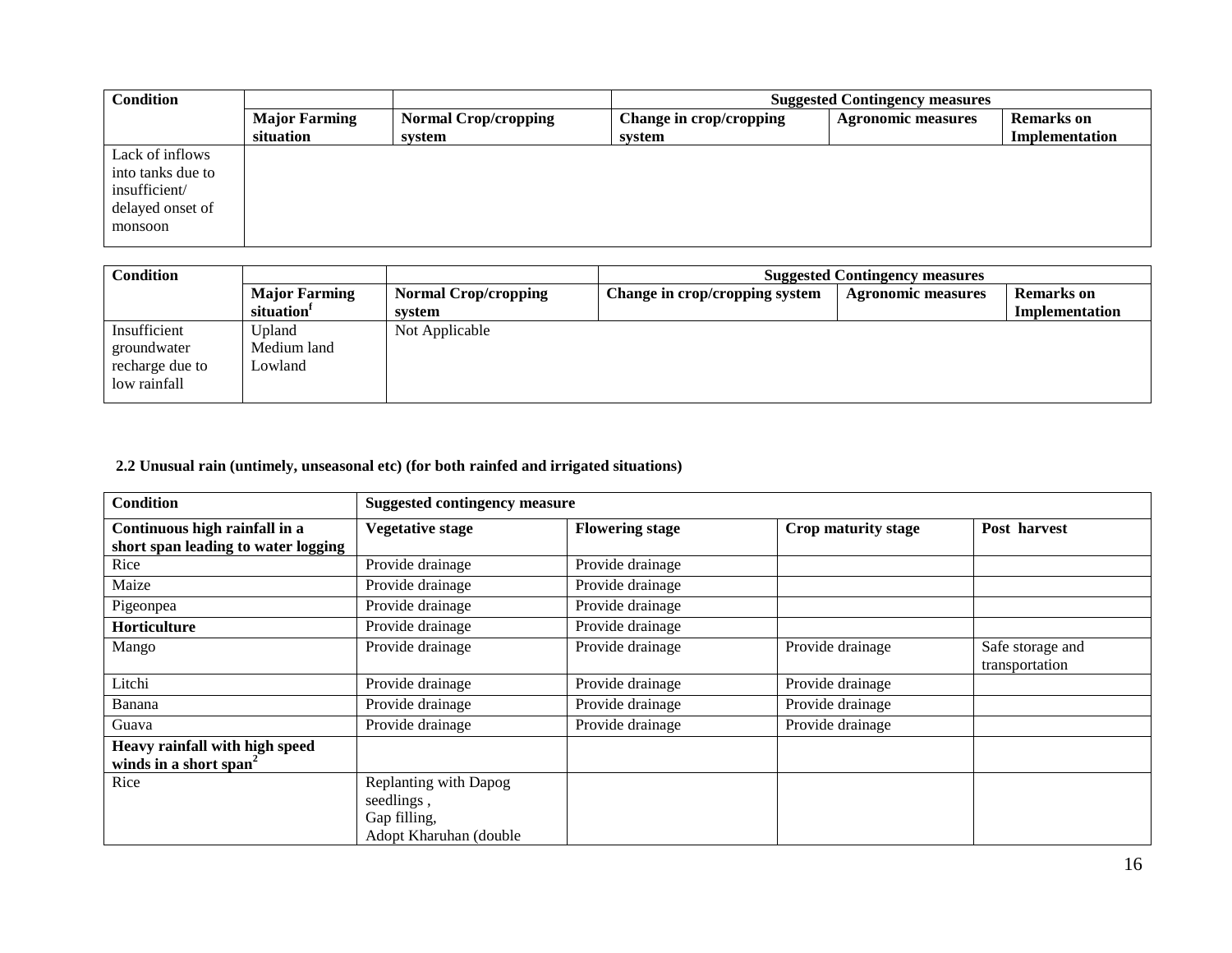|                                                        | transplanting) method                                                                                                                                                                                    |                                                                                                                                                                                                            |                                                                                                                                   |                                                                                                                                                                               |
|--------------------------------------------------------|----------------------------------------------------------------------------------------------------------------------------------------------------------------------------------------------------------|------------------------------------------------------------------------------------------------------------------------------------------------------------------------------------------------------------|-----------------------------------------------------------------------------------------------------------------------------------|-------------------------------------------------------------------------------------------------------------------------------------------------------------------------------|
| Maize                                                  | Earthing up                                                                                                                                                                                              |                                                                                                                                                                                                            |                                                                                                                                   |                                                                                                                                                                               |
| Pigeonpea                                              | Earthing up                                                                                                                                                                                              |                                                                                                                                                                                                            |                                                                                                                                   |                                                                                                                                                                               |
| Horticulture                                           |                                                                                                                                                                                                          |                                                                                                                                                                                                            |                                                                                                                                   |                                                                                                                                                                               |
| Mango                                                  | Re planting                                                                                                                                                                                              | Provide wind breaks                                                                                                                                                                                        | Provide wind breaks                                                                                                               |                                                                                                                                                                               |
| Litchi                                                 | Re planting                                                                                                                                                                                              |                                                                                                                                                                                                            |                                                                                                                                   |                                                                                                                                                                               |
| Banana                                                 | Re planting                                                                                                                                                                                              | Provide wind break                                                                                                                                                                                         | support with Bamboo plant                                                                                                         |                                                                                                                                                                               |
| Guava                                                  | Re planting                                                                                                                                                                                              | Provide wind break                                                                                                                                                                                         | Provide wind break                                                                                                                |                                                                                                                                                                               |
| Outbreak of pests and diseases due to unseasonal rains |                                                                                                                                                                                                          |                                                                                                                                                                                                            |                                                                                                                                   |                                                                                                                                                                               |
| Rice                                                   | Seedling treatment with<br>❖<br>granular insecticide -<br>Cartap hydrochloride<br>or phorate 10G or<br>carbofuran 3G.<br>Maintain shallow water in<br>❖<br>nursery beds<br>Providing good drainage.<br>❖ | Use copper fungicides<br>❖<br>against Bacterial leaf<br>blight.<br>Split application of N<br>❖<br>fertilizer (3-4 times)                                                                                   | Harvest at physiological<br>❖<br>maturity                                                                                         | Proper drying and<br>safe storage                                                                                                                                             |
| Maize                                                  | Drainage, and yellowing<br>❖<br>mainly due to nitrogen<br>deficiency apply N split<br>doses<br>Application of granular<br>❖<br>insecticides viz. Thimet<br>10g, or Carbofuran 3g. in<br>whorl of maize   | $\mathcal{L}(\mathbf{r})$<br>Foliar<br>blight<br>control<br>through<br>Mancozeb<br>$\omega$<br>2.5g/l<br><b>or</b><br>Zineb/ Maneb @ 2.5-4 g/lit of<br>water $(2-4$ applications at 8-10<br>days interval) | Cob harvesting from<br>❖<br>standing crop<br>❖<br>Harvest at physiological<br>maturity                                            | Storage in safe places<br>❖<br>like farmer<br>warehouse/tent<br>covering of produce<br><b>Ensure 10-12%</b><br>❖<br>moisture in grains<br>before storage<br>Proper dying<br>❖ |
| Pigeonpea                                              | Provide drainage<br>❖<br>Seed treatment with 1 g<br>❖<br>carbendizim $+2g$<br>thiram/kg seed.                                                                                                            | Provide drainage                                                                                                                                                                                           | Provide drainage                                                                                                                  | Proper dying<br>❖<br>Storage at safe place<br>and transportation                                                                                                              |
| Horticulture                                           |                                                                                                                                                                                                          |                                                                                                                                                                                                            |                                                                                                                                   |                                                                                                                                                                               |
| Vegetables                                             | • Drainage management                                                                                                                                                                                    | • Drainage management                                                                                                                                                                                      | • Drainage management                                                                                                             |                                                                                                                                                                               |
| Mango                                                  | Anthracnose:-<br>The foliar infection can be<br>controlled by spraying of<br>copper oxychloride (0.3%)                                                                                                   | Anthracnose:-<br>Apply Carbendazim/<br>Thiophanate methyl $(1g/lit)$ to<br>control of Anthracnose.<br>Blossom infection can be.                                                                            | Mango powdery mildew:<br>Prune diseased leaves and<br>malformed panicles<br>harbouring the pathogen to<br>reduce primary inoculum |                                                                                                                                                                               |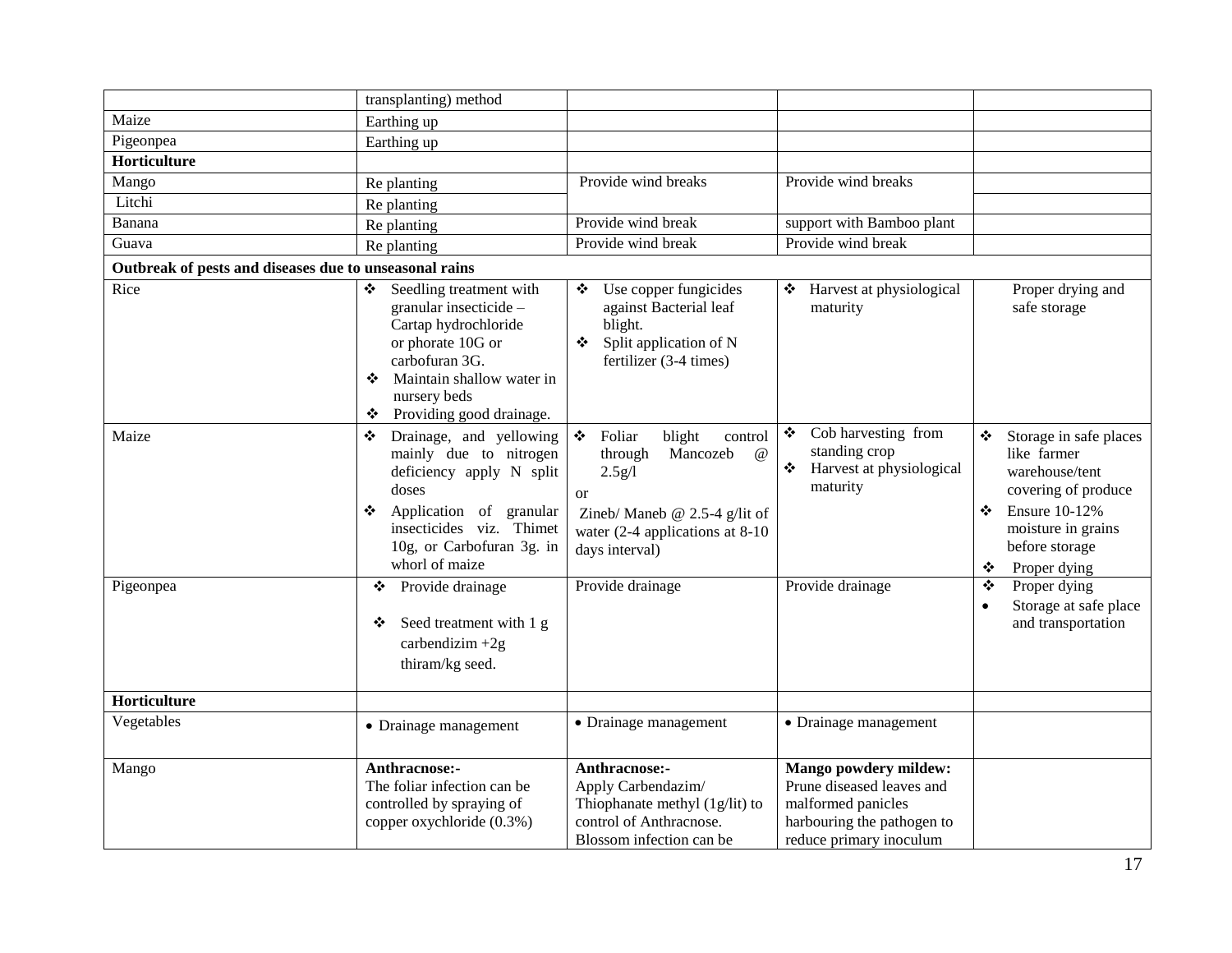|        | Use bio control agent viz<br>Streptosporangium<br>pseudovulgare<br><b>Bacterial canker:</b><br>Regular inspection of<br>orchards, sanitation and<br>seedling certification are<br>recommended as preventive<br>measures.<br>Mango stones for raising<br>seedlings (root stock) should<br>always be taken from<br>healthy fruits.<br>Use of wind-breaks helps in<br>reducing brushing/wounding<br>and thus reduces the chance of<br>infection. | controlled effectively by<br>spraying of Bavistin $(0.1\%)$ at<br>15 days interval.<br><b>Mango powdery mildew:</b><br>Spray wettable sulphur(0.2%)<br>& calixin or karathane $(0.1\%)$<br>during second week of<br>December | load.<br>Spray wettable sulphur<br>$(0.2\%)$ when panicles are 3-<br>4" in size<br>Spray dinocap $(0.1\%) 15-20$<br>days after first spray.<br>Spray tridemorph (0.1%)<br>15-20 days after second<br>spray.<br>Spraying at full bloom<br>needs to be avoided.<br><b>Mango bacterial canker:</b><br>Three sprays of<br>Streptocycline (200 ppm) at<br>10 days intervals reduce<br>fruit<br>infection.<br>In severe infection, spraying<br>of Streptocycline (300 ppm) |                                                                                                                                                                                             |
|--------|-----------------------------------------------------------------------------------------------------------------------------------------------------------------------------------------------------------------------------------------------------------------------------------------------------------------------------------------------------------------------------------------------------------------------------------------------|------------------------------------------------------------------------------------------------------------------------------------------------------------------------------------------------------------------------------|----------------------------------------------------------------------------------------------------------------------------------------------------------------------------------------------------------------------------------------------------------------------------------------------------------------------------------------------------------------------------------------------------------------------------------------------------------------------|---------------------------------------------------------------------------------------------------------------------------------------------------------------------------------------------|
|        |                                                                                                                                                                                                                                                                                                                                                                                                                                               |                                                                                                                                                                                                                              | or copper oxychloride<br>$(0.3\%)$ is more effective.                                                                                                                                                                                                                                                                                                                                                                                                                |                                                                                                                                                                                             |
| Litchi | <b>Fruit Fly:</b><br>Monitor adult fruit flies<br>emrgence by using methyl<br>eugenol or sex pheromone<br>traps.                                                                                                                                                                                                                                                                                                                              | <b>Fruit Fly:</b><br>First Spray delta menthrin<br>0.0025% plus molasses 0.1%.<br>after 10-12 days spray<br>fenthion $0.05%$ + molasses<br>0.1% followed by dimethoate<br>$0.045\%$ + molasses 0.1% if<br>required           | Harvest at proper time                                                                                                                                                                                                                                                                                                                                                                                                                                               | <b>Fruit Fly:</b><br>Collect all fallen infested<br>fruits and put in a drum<br>covered with fine wire<br>mesh.<br>Harvest fully matured<br>fruits one week earlier to<br>escape egg laying |
| Banana |                                                                                                                                                                                                                                                                                                                                                                                                                                               |                                                                                                                                                                                                                              | Harvest at proper time                                                                                                                                                                                                                                                                                                                                                                                                                                               |                                                                                                                                                                                             |
| Papaya |                                                                                                                                                                                                                                                                                                                                                                                                                                               |                                                                                                                                                                                                                              | Harvest at proper time                                                                                                                                                                                                                                                                                                                                                                                                                                               |                                                                                                                                                                                             |

# **2.3 Floods**

| <b>Condition</b>                                      | Suggested contingency measure |                          |                    |            |  |
|-------------------------------------------------------|-------------------------------|--------------------------|--------------------|------------|--|
| <b>Transient water logging/</b><br>partial inundation | Seedling / nursery stage      | <i>V</i> egetative stage | Reproductive stage | At harvest |  |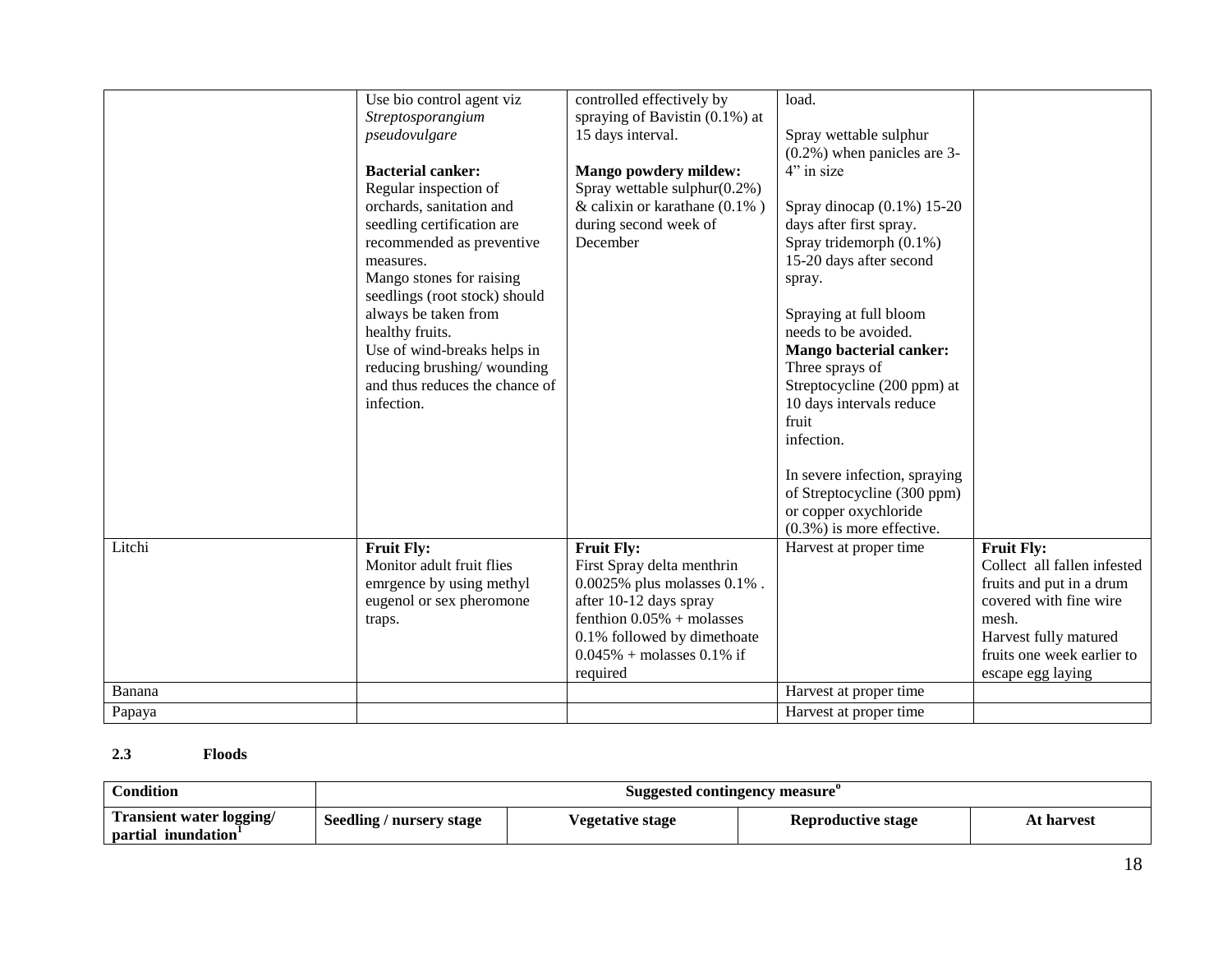| Rice                                                               | Provide drainage<br>Re transplanting<br>through Dapog nursery<br>seedlings<br>Gap filling<br>$\bullet$ | Provide drainage<br>$\bullet$<br>Gap filling<br>40-45 days old seedlings may<br>be used<br>Adopt Kharuhan (double<br>$\bullet$<br>transplanting) method | Provide drainage<br>$\bullet$<br>Harvest at physiological<br>maturity<br>Lentil as paira crop can be<br>taken | Storage at safer place |  |
|--------------------------------------------------------------------|--------------------------------------------------------------------------------------------------------|---------------------------------------------------------------------------------------------------------------------------------------------------------|---------------------------------------------------------------------------------------------------------------|------------------------|--|
| Maize                                                              | Provide drainage<br>$\bullet$<br>Re sowing<br>Gap filling                                              | Provide drainage<br>$\bullet$                                                                                                                           | Provide drainage<br>Harvest at physiological<br>maturity                                                      | Storage at safer place |  |
| Pigeonpea                                                          | Provide drainage<br>$\bullet$<br>Re sowing<br>Gap filling                                              | Provide drainage<br>$\bullet$                                                                                                                           | Provide drainage<br>Harvest at physiological<br>maturity                                                      | Storage at safer place |  |
| Horticulture                                                       |                                                                                                        |                                                                                                                                                         |                                                                                                               |                        |  |
| Mango                                                              | Replanting<br>$\bullet$<br>Gap filling<br>Provide drainage                                             | Drenching with copper<br>fungicides<br>Provide drainage<br>$\bullet$                                                                                    | Drenching with copper<br>fungicides<br>Provide drainage                                                       | Judicious harvesting   |  |
| Litchi                                                             | Gap filling<br>$\bullet$<br>Replanting<br>Provide drainage                                             | Drenching with copper<br>$\bullet$<br>fungicides<br>Provide drainage<br>$\bullet$                                                                       | Drenching with copper<br>$\bullet$<br>fungicides<br>Provide drainage<br>$\bullet$                             | Judicious harvest      |  |
| Banana                                                             | Replanting<br>$\bullet$<br>Gap filling<br>Provide drainage                                             | Drenching with copper<br>$\bullet$<br>fungicides<br>Provide drainage                                                                                    | Drenching with copper<br>$\bullet$<br>fungicides<br>Provide drainage                                          | Judicious harvesting   |  |
| Guava                                                              | Replanting<br>$\bullet$<br>Gap filling<br>Provide drainage                                             | Drenching with copper<br>fungicides<br>Provide drainage<br>$\bullet$                                                                                    | Drenching with copper<br>$\bullet$<br>fungicides<br>Provide drainage                                          | Judicious harvesting   |  |
| <b>Continuous submergence</b><br>for more than 2 days <sup>2</sup> |                                                                                                        |                                                                                                                                                         |                                                                                                               |                        |  |
| Rice                                                               | Gap filling<br>Re-sowing                                                                               | Replanting through Kharuhan<br>(double transplanting) by 3-4<br>seedlings per hill<br>Short duration rice variety                                       | Toria/Late wheat if completely<br>$\bullet$<br>damaged                                                        | Storage at safer place |  |
| Maize                                                              | $\bullet$ Re-sowing                                                                                    | • Re sowing or gap filling                                                                                                                              | • Toria/Late wheat if completely<br>damaged                                                                   | Storage at safer place |  |
| Horticulture                                                       |                                                                                                        |                                                                                                                                                         |                                                                                                               |                        |  |
| Mango                                                              | Provide drainage                                                                                       |                                                                                                                                                         |                                                                                                               |                        |  |
| Guava                                                              | Provide drainage<br>$\bullet$                                                                          |                                                                                                                                                         |                                                                                                               |                        |  |
| Banana                                                             | Provide drainage                                                                                       |                                                                                                                                                         |                                                                                                               |                        |  |
| Sea water intrusion <sup>3</sup>                                   | Not Applicable                                                                                         |                                                                                                                                                         |                                                                                                               |                        |  |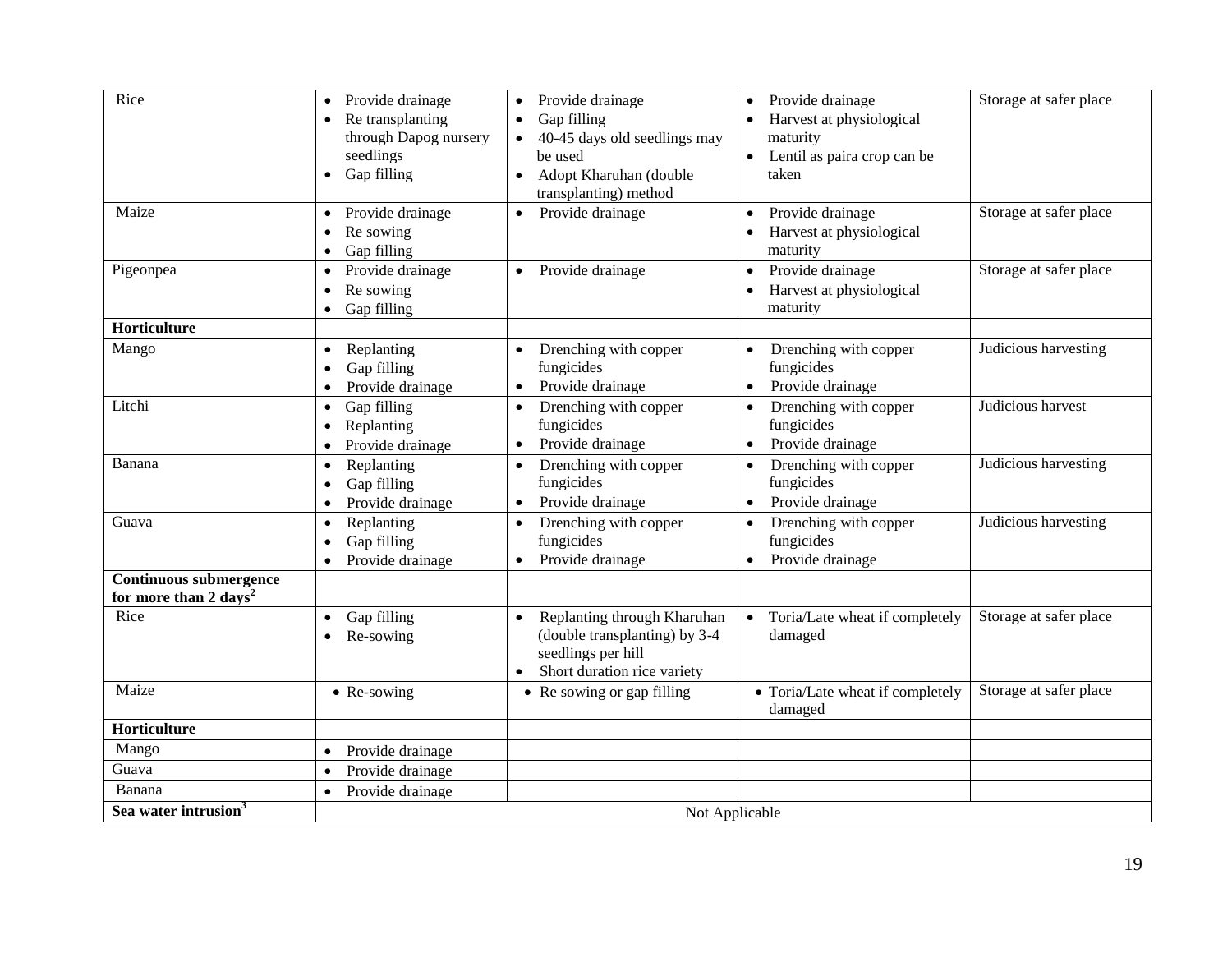# **2.4 Extreme events : Heat wave / cold wave / Frost / Hailstrom / Cyclone**

| <b>Extreme event type</b> | Suggested contingency measure <sup>r</sup> |                                    |                                    |             |  |
|---------------------------|--------------------------------------------|------------------------------------|------------------------------------|-------------|--|
|                           | <b>Seedling / nursery stage</b>            | <b>Vegetative stage</b>            | <b>Reproductive stage</b>          | At harvest  |  |
| Heat Wave <sup>p</sup>    |                                            |                                    |                                    |             |  |
| Maize                     | Provide irrigation                         | Provide irrigation                 | Provide irrigation                 |             |  |
| Pigeonpea                 | Provide irrigation                         | Provide irrigation                 | Provide irrigation                 |             |  |
| Wheat                     |                                            |                                    | Provide irrigation (Terminal heat) |             |  |
| Horticulture              |                                            |                                    |                                    |             |  |
| Vegetables                | Provide irrigation                         | Provide irrigation, Mulching       |                                    |             |  |
| Mango                     |                                            | Provide irrigation                 | Provide irrigation                 |             |  |
| Litchi                    | Provide irrigation                         | Provide irrigation                 | Provide irrigation                 |             |  |
| Papaya                    | Provide irrigation                         | Provide irrigation                 | Provide irrigation                 |             |  |
| Cold wave <sup>q</sup>    |                                            |                                    |                                    |             |  |
| Wheat                     |                                            | Provide light irrigation, Mulching |                                    |             |  |
| Maize                     |                                            |                                    |                                    |             |  |
| Mustard                   |                                            |                                    |                                    |             |  |
| Potato                    |                                            |                                    |                                    |             |  |
| Pulses                    |                                            |                                    |                                    |             |  |
| Horticulture              |                                            |                                    |                                    |             |  |
| Bhendi                    |                                            | Provide light irrigation, Mulching |                                    |             |  |
| <b>Brinjal</b>            |                                            |                                    |                                    |             |  |
| Chili                     |                                            |                                    |                                    |             |  |
| Tomato                    |                                            |                                    |                                    |             |  |
| Lauki                     |                                            |                                    |                                    |             |  |
| Frost                     |                                            |                                    |                                    |             |  |
| wheat                     |                                            |                                    |                                    |             |  |
| Chickpea                  |                                            |                                    |                                    |             |  |
| Pigeonpea                 |                                            |                                    |                                    |             |  |
| Lentil                    |                                            |                                    |                                    |             |  |
| Horticulture              |                                            |                                    |                                    |             |  |
| Vegetables                |                                            | Provide irrigation, Mulching       |                                    |             |  |
| Tomato & Potato           |                                            | Earthing up                        |                                    | Harvest in  |  |
|                           |                                            | Provide irrigation, Mulching       |                                    | dry weather |  |
| Hailstorm                 |                                            | Not Applicable                     |                                    |             |  |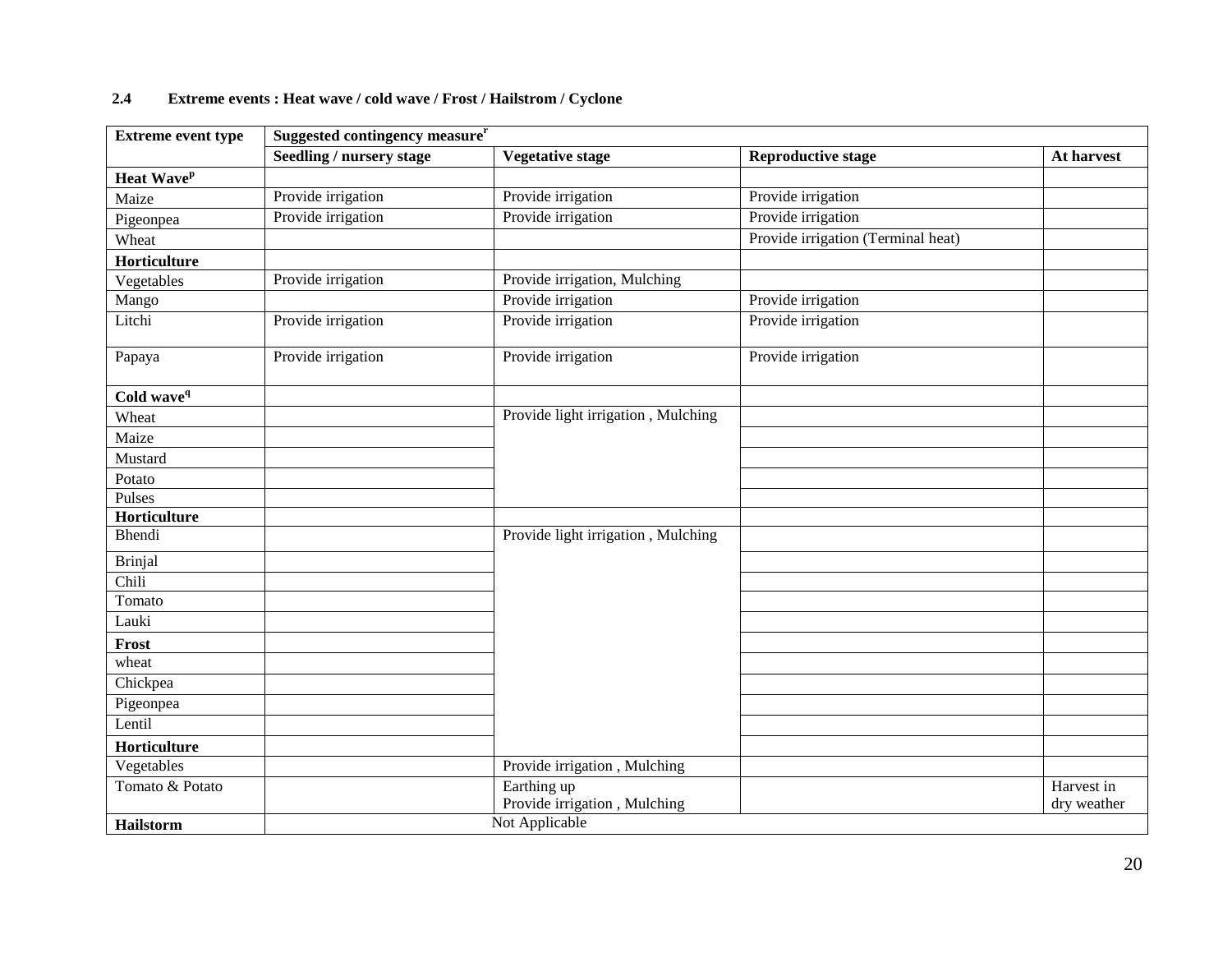### **2.5 Contingent strategies for Livestock, Poultry & Fisheries**

### **2.5.1 Livestock**

|                               | <b>Suggested contingency measures</b>                                                                                                                                                                                                                                                                                                                                                                                                                                   |                                                                                                                                                                                                                                                                                                                                                                                                                                                                                                                                                                                 |                                                                                                                                                                                                                                                                           |  |
|-------------------------------|-------------------------------------------------------------------------------------------------------------------------------------------------------------------------------------------------------------------------------------------------------------------------------------------------------------------------------------------------------------------------------------------------------------------------------------------------------------------------|---------------------------------------------------------------------------------------------------------------------------------------------------------------------------------------------------------------------------------------------------------------------------------------------------------------------------------------------------------------------------------------------------------------------------------------------------------------------------------------------------------------------------------------------------------------------------------|---------------------------------------------------------------------------------------------------------------------------------------------------------------------------------------------------------------------------------------------------------------------------|--|
|                               | Before the event <sup>s</sup>                                                                                                                                                                                                                                                                                                                                                                                                                                           | During the event                                                                                                                                                                                                                                                                                                                                                                                                                                                                                                                                                                | After the event                                                                                                                                                                                                                                                           |  |
| <b>Drought</b>                |                                                                                                                                                                                                                                                                                                                                                                                                                                                                         |                                                                                                                                                                                                                                                                                                                                                                                                                                                                                                                                                                                 |                                                                                                                                                                                                                                                                           |  |
| Feed and fodder availability  | Hay and silage making<br>$\bullet$<br>Urea molasses mineral block<br>$\bullet$<br>Urea treated straws<br>$\bullet$<br>Use of conventional feeds (aquatic plants,<br>$\bullet$<br>water hyacinth, water chest nut, lotus,<br>aquatic weeds)<br>concentrate mixture supplement<br>$\bullet$<br>Cultivation of fodder<br>$\bullet$<br>Creation of feed & fodder banks<br>$\bullet$                                                                                         | Arrangement of fodders be<br>$\bullet$<br>made.<br>The fodder such as straw,<br>$\bullet$<br>hay, silage should be made<br>available along with oil seed<br>cake. If dry fodders are not<br>available, then leaves of trees<br>like peepal, bargad, bamboo,<br>jute, neem, seesam, babul etc.<br>may be provided as feed.<br>Feeding of Complete feed<br>$\bullet$<br>block                                                                                                                                                                                                     | Urea - Molasses feed should<br>$\bullet$<br>be use.<br>Production of forage crops<br>$\bullet$<br>Balanced feed must be<br>$\bullet$<br>supplied to animals with little<br>higher concentrate mixture                                                                     |  |
| Drinking water                | Recharge the pond with fresh water.                                                                                                                                                                                                                                                                                                                                                                                                                                     | Provide water from well, tube well,<br>hand pump<br>Recycling of water should be done                                                                                                                                                                                                                                                                                                                                                                                                                                                                                           | Provide plenty of clean drinking<br>water                                                                                                                                                                                                                                 |  |
| Health and disease management | Mineral mixture must be given in the feed.<br>$\bullet$<br>Mass vaccination against some contagious<br>$\bullet$<br>disease like HS, BQ and FMD as well as<br>preventive measures for fly born diseases<br>like trypanosomiasis (surra) by SC<br>injection of diaminazine aceturate,<br>isometamidium chloride be made.<br>Mobile veterinary clinic must be ready at<br>hospital.<br>Telephone directory of vets, paravets etc<br>must be maintained at district level. | Due to high temperature milk<br>$\bullet$<br>production decrease during<br>drought condition. Hence<br>availability of drinking water<br>must be increased as well as<br>bath the animals 3–4 times<br>daily. Proper availability of<br>Green fodder<br>must<br>be<br>maintained.<br>In case of persisting high<br>$\bullet$<br>fever If the body temperature<br>doesn't come to normal them.<br>Blood test must be done to<br>check<br>the<br>presence<br>of<br>protozoal-parasites.<br>Ectoparasitic<br>$\bullet$<br>management/vector<br>control<br>be<br>must<br>done<br>by | $\bullet$<br>Deworming of animals with<br>broad spectrum dewormer<br>must be done.<br>Provide herbal anit stress like<br>$\bullet$<br>stenot, Restobal or stress<br>check medicines (50 ml daily<br>for $10 - 15$ days)<br>Health camp must be<br>$\bullet$<br>organized. |  |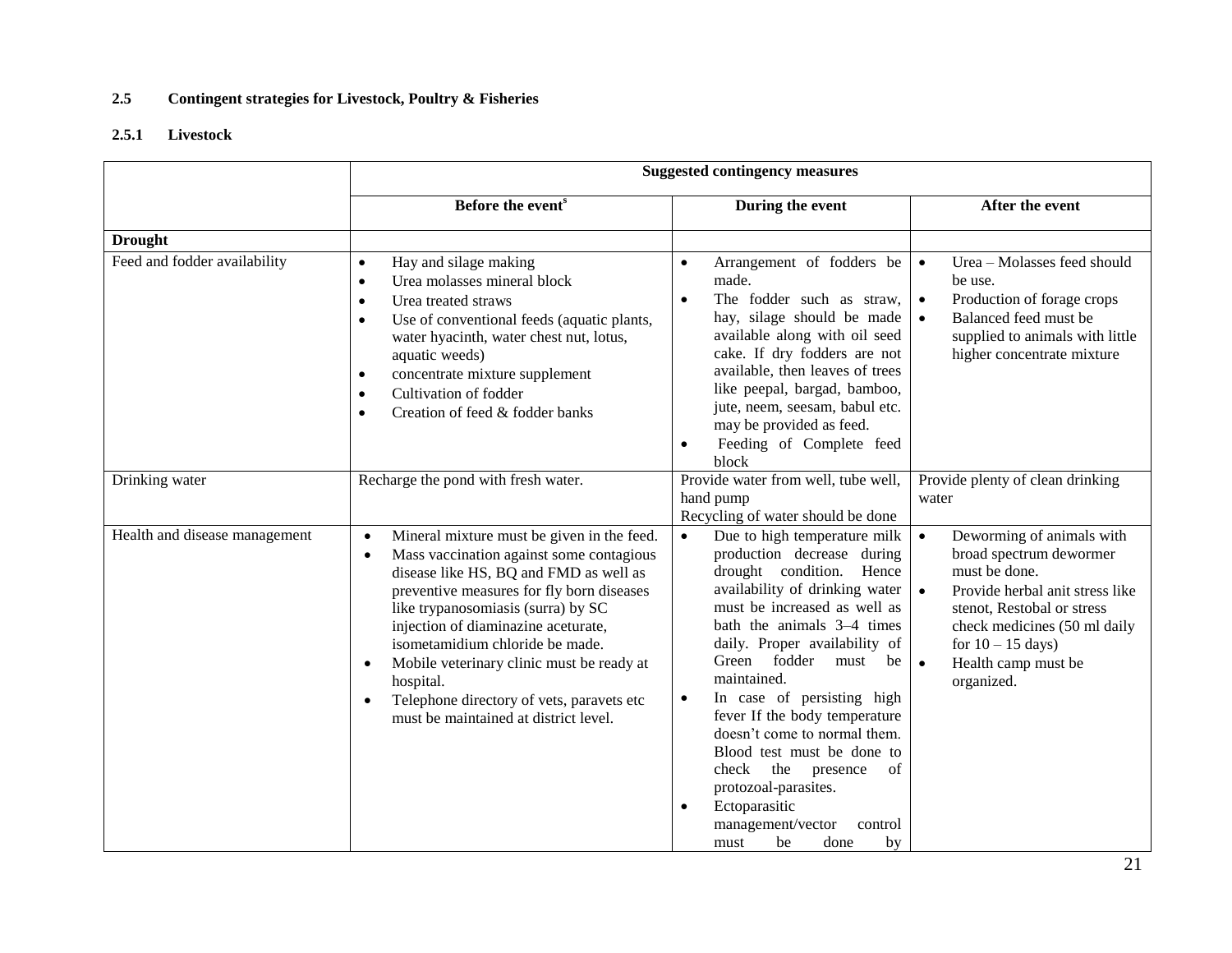|                               |                                                                                                                                                                                                                                                                                                                                                                                                                                                                                                                                                                                                                                 | $\bullet$<br>$\bullet$              | cypermethrin, Deltamethrin<br>or Flumethrin group of drugs.<br>Disinfect the premises with<br>the help of bleaching powder,<br>phenol, carbolic acid etc.<br>Check the population of tick,<br>fleas, mosquitoes by keeping<br>the environment clean and<br>disinfecting by chemical.                                            |                                                                                                                                                                                                                                                                                                                          |
|-------------------------------|---------------------------------------------------------------------------------------------------------------------------------------------------------------------------------------------------------------------------------------------------------------------------------------------------------------------------------------------------------------------------------------------------------------------------------------------------------------------------------------------------------------------------------------------------------------------------------------------------------------------------------|-------------------------------------|---------------------------------------------------------------------------------------------------------------------------------------------------------------------------------------------------------------------------------------------------------------------------------------------------------------------------------|--------------------------------------------------------------------------------------------------------------------------------------------------------------------------------------------------------------------------------------------------------------------------------------------------------------------------|
| <b>Floods</b>                 |                                                                                                                                                                                                                                                                                                                                                                                                                                                                                                                                                                                                                                 |                                     |                                                                                                                                                                                                                                                                                                                                 |                                                                                                                                                                                                                                                                                                                          |
| Feed and fodder availability  | $\bullet$<br>Concentrate mixture supplement.<br>of<br>Treatment<br>straw<br>(preservation,<br>$\bullet$<br>sundrying, ensiling, urea treatment)<br>Sugarcane crop residue<br>$\bullet$<br>Compressed complete feed block<br>$\bullet$<br>Urea molasses mineral block (UMMB).<br>$\bullet$<br>Forest by product, Aquatic plants<br>$\bullet$<br>Creation of feed and fodder bank<br>$\bullet$<br>Storage of fodder and feed block in upland<br>$\bullet$<br>area.<br>Plantation of fast growing forest tress like<br>$\bullet$<br>'Poplar' as well as perennial herbs on both<br>sides of roads as well as river<br>embankments. | $\bullet$<br>$\bullet$              | Arrangement of fodders be<br>made.<br>The fodder such as straw,<br>hay, silage should be made<br>available along with oil seed<br>cake. If dry fodders are not<br>available, then leaves of trees<br>like peepal, bargad, bamboo,<br>jute, neem, siries, babul etc.<br>may be provided as feed.                                 | Do not feed mouldy or spoiled<br>feeds                                                                                                                                                                                                                                                                                   |
| Drinking water                | Recharge the pond with fresh water.<br>$\bullet$                                                                                                                                                                                                                                                                                                                                                                                                                                                                                                                                                                                | $\bullet$                           | Provide water from well, tube<br>well, hand pump<br>Recycling of water should be<br>done.                                                                                                                                                                                                                                       | Provide plenty of clean<br>$\bullet$<br>drinking water                                                                                                                                                                                                                                                                   |
| Health and disease management | Mass vaccination against some contagious<br>$\bullet$<br>disease like HSBQ and FMD as well as<br>preventive measures for fly born diseases<br>like trypsanosomiasis (surra) by SC<br>injection of diaminazine<br>aceturete,<br>isometamidium chloride.<br>Telephone directory of vets, paravets etc<br>$\bullet$<br>must be maintained at district level.                                                                                                                                                                                                                                                                       | $\bullet$<br>$\bullet$<br>$\bullet$ | Livestock carcass pose health<br>hazard and have to<br>be<br>disposed off properly<br>to<br>prevent<br>epidemic<br>and<br>(lime, bleaching)<br>zoonoses<br>powder can be used)<br>All efforts be made to rescue<br>most of the livestock as<br>carefully as possible.<br>Mobile veterinary clinic must<br>be ready at hospital. | $\bullet$<br>deworming<br>Mass<br>against<br>round worms, tape worms,<br>hook worms, fasciola and<br>amphistomes<br>$\bullet$<br>Health camps<br>must<br>be<br>organized after flood.<br>$\bullet$<br>Disinfection of permises of<br>temporary sheds with the help<br>of bleaching powder, phenol,<br>carbolic acid etc. |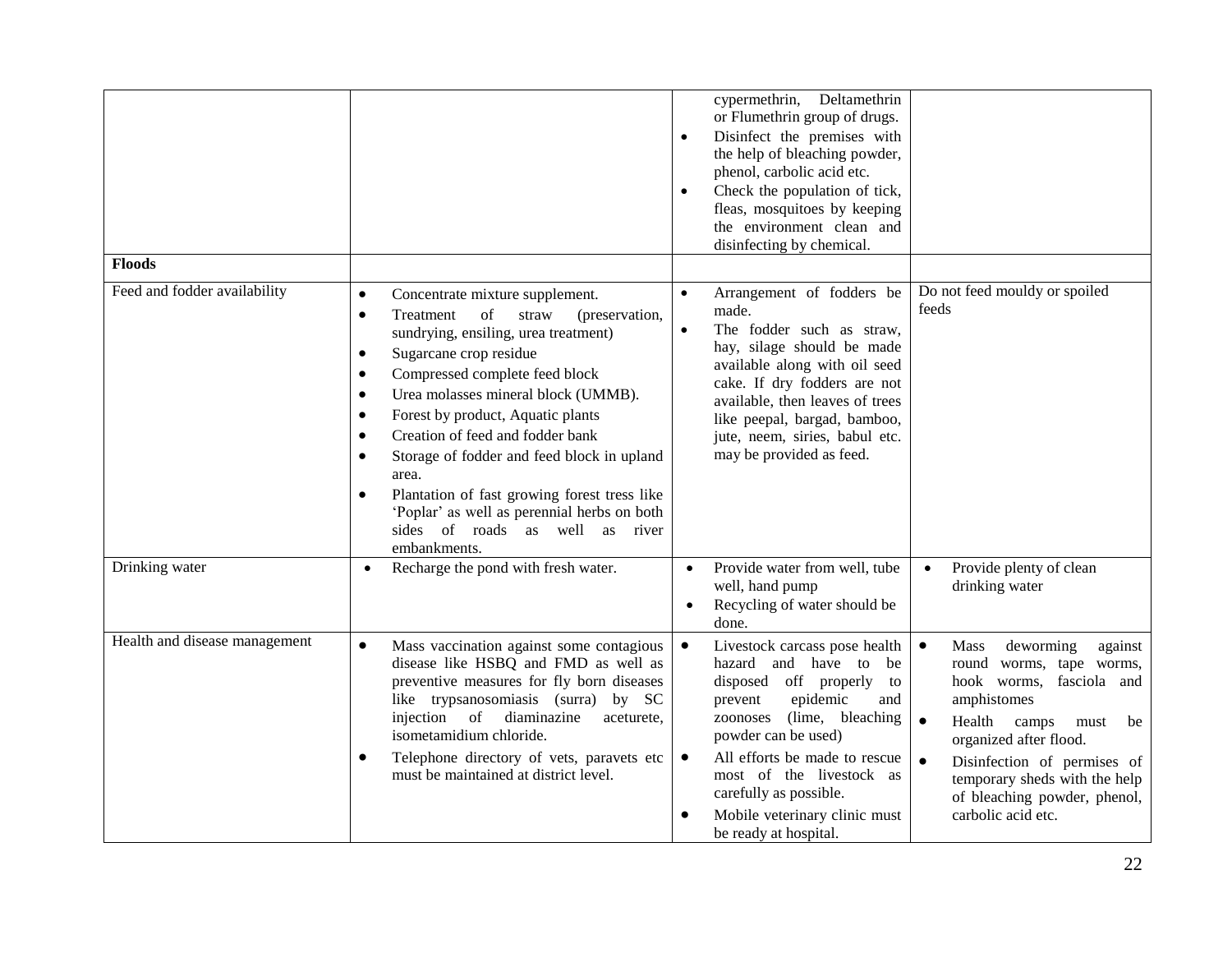| Cyclone                       |                                                                            |                                                                                                                                                                  |                                                                                                                  |
|-------------------------------|----------------------------------------------------------------------------|------------------------------------------------------------------------------------------------------------------------------------------------------------------|------------------------------------------------------------------------------------------------------------------|
| Feed and fodder availability  | Hay and silage making (fodder conservation                                 | Feed animals silage or hay, urea<br>molasses                                                                                                                     | Do not feed animals, moist or<br>mouldy fodder, feed animals dry<br>fodder                                       |
| Drinking water                |                                                                            |                                                                                                                                                                  | Provide plenty of clean drinking<br>water                                                                        |
| Health and disease management | Mineral mixture must be given in feed.<br>Timely vaccination is important. |                                                                                                                                                                  | Provide animal antistress drug                                                                                   |
| Heat wave and cold wave       |                                                                            |                                                                                                                                                                  |                                                                                                                  |
| Feed and fodder availability  | Hay and silage making (fodder conservation                                 | Feed animals silage or hay, urea<br>molasses                                                                                                                     | Mineral mixture must be given in<br>feed.                                                                        |
| Drinking water                |                                                                            |                                                                                                                                                                  | Provide plenty of clean drinking<br>water                                                                        |
| Health and disease management | Mineral mixture must be given in feed.<br>Timely vaccination is important. | Avoid day grazing. Animal should<br>be protected form heat wave.<br>During cold wave animal should<br>be protected with gunny bags and<br>provide proper housing | Proper of dead carcass.<br>Deworming of animals with broad<br>spectrum dewomer<br>Provide animal antistress drug |

<sup>S</sup> based on forewarning wherever available

### **2.5.2 Poultry**

|                              | <b>Suggested contingency measures</b>                                   |                                                                                                                                                                                                                                                                                                                                                                                                                                         |                                           |                                  |
|------------------------------|-------------------------------------------------------------------------|-----------------------------------------------------------------------------------------------------------------------------------------------------------------------------------------------------------------------------------------------------------------------------------------------------------------------------------------------------------------------------------------------------------------------------------------|-------------------------------------------|----------------------------------|
|                              | Before the event <sup>a</sup>                                           | During the event                                                                                                                                                                                                                                                                                                                                                                                                                        | After the event                           | with ongoing<br>programs, if any |
| <b>Drought</b>               |                                                                         |                                                                                                                                                                                                                                                                                                                                                                                                                                         |                                           |                                  |
| Feed and fodder availability | Storage of poultry feed<br>and maize as per<br>requirement from market. | In case of shortage or non<br>availability of supplies like<br>compounded balanced poultry<br>feed, they may be fed survival<br>(holding diet), using locally<br>available feed stock like Rice<br>grain, rice kani (broken rice),<br>rice brand, beaten rice or<br>crushed maize in combination<br>$5 - 7\%$ mustard cake or some<br>locally<br>available<br>other<br>vegetable protein source @ 90<br>$-100$ gm per layer or broiler. |                                           |                                  |
| Drinking water               | Harvest water in water<br>tanks with proper                             |                                                                                                                                                                                                                                                                                                                                                                                                                                         | Provide plenty of clean<br>drinking water |                                  |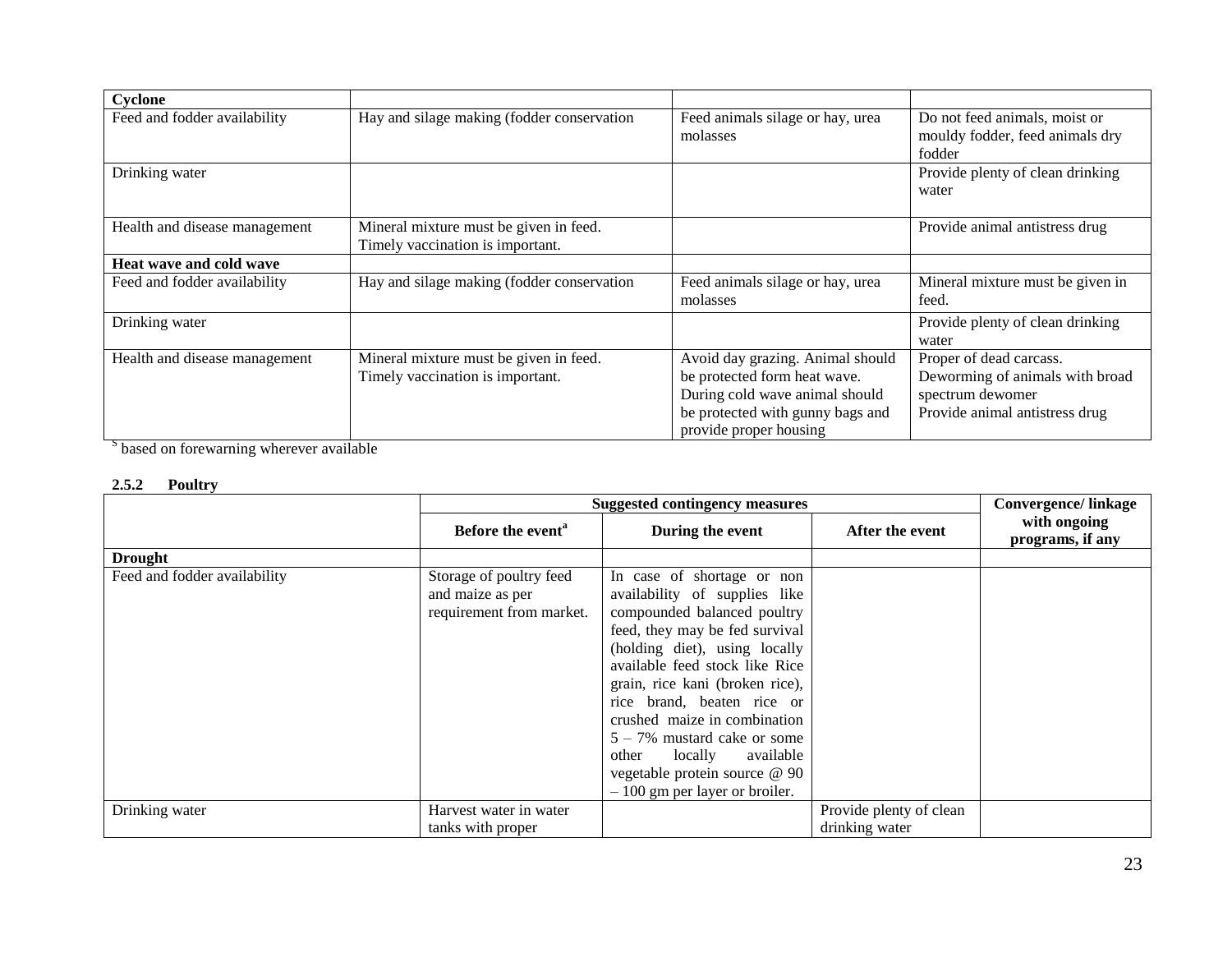|                               | disinfection of water                                                                                                                                                                                                                                       |                                                                                                               |                                                                                                                                              |  |
|-------------------------------|-------------------------------------------------------------------------------------------------------------------------------------------------------------------------------------------------------------------------------------------------------------|---------------------------------------------------------------------------------------------------------------|----------------------------------------------------------------------------------------------------------------------------------------------|--|
| Health and disease management | Depending<br>the<br>on<br>endemicity,<br>commercial<br>poultry stock should be<br>immunized<br>against<br>Ranikhet,<br>Marek's,<br>bursal<br>infectious<br>and<br>fowlpox diseases prior to<br>the onset of monsoon.<br>Anticoccidil drug should<br>be use. | Chickens showing signs of<br>lethargy, depression, loss of<br>appetite/injury need to be<br>examine           | Dead chicken should be<br>buried properly<br>Poultry house should be<br>thoroughly clean<br>Provide birds antistress<br>drug                 |  |
| <b>Floods</b>                 |                                                                                                                                                                                                                                                             |                                                                                                               |                                                                                                                                              |  |
| Feed and fodder availability  | Storage of poultry feed<br>and maize as per<br>requirement from market                                                                                                                                                                                      | Azolla can be used at poultry<br>feed.                                                                        |                                                                                                                                              |  |
| Drinking water                | In case of emergency<br>chicken have access to<br>high ground to perch<br>Clean drinking water<br>from hand pump must be<br>provided.                                                                                                                       | Clean water preferably<br>chlorinated $(2 – 3$ drops of<br>chlorine bleach per liter be<br>provided adlibitum | Plenty of fresh and<br>clean drinking water<br>should be provided.                                                                           |  |
| Health and disease management | Depending<br>on<br>the<br>commercial<br>endemicity,<br>poultry stock should be<br>immunized<br>against<br>Ranikhet,<br>Marek's,<br>bursal<br>infectious<br>and<br>fowlpox diseases prior to<br>the onset of monsoon.<br>Anticoccidil drug should<br>be use. | Chickens showing signs of<br>lethargy, depression, loss of<br>appetite/injury need to be<br>examine           | Provide proper<br>treatment to injured<br>bird deep burial dead<br>bird and disimfact the<br>environment<br>Provide birds antistress<br>drug |  |
| Cyclone                       |                                                                                                                                                                                                                                                             |                                                                                                               |                                                                                                                                              |  |
| Feed and fodder availability  | Poultry feed (maize,<br>wheat, bran etc.) should<br>be stocked at higher place                                                                                                                                                                              |                                                                                                               |                                                                                                                                              |  |
| Drinking water                | Fresh water should be<br>used                                                                                                                                                                                                                               | Disinfected fresh water should<br>be use                                                                      |                                                                                                                                              |  |
| Health and disease management | Use De wormer and<br>vaccinated the bird                                                                                                                                                                                                                    | Proper housing is important                                                                                   | Deep burial of dead and<br>disinfected the<br>environment with good<br>quality disinfectant like<br>bleaching power.                         |  |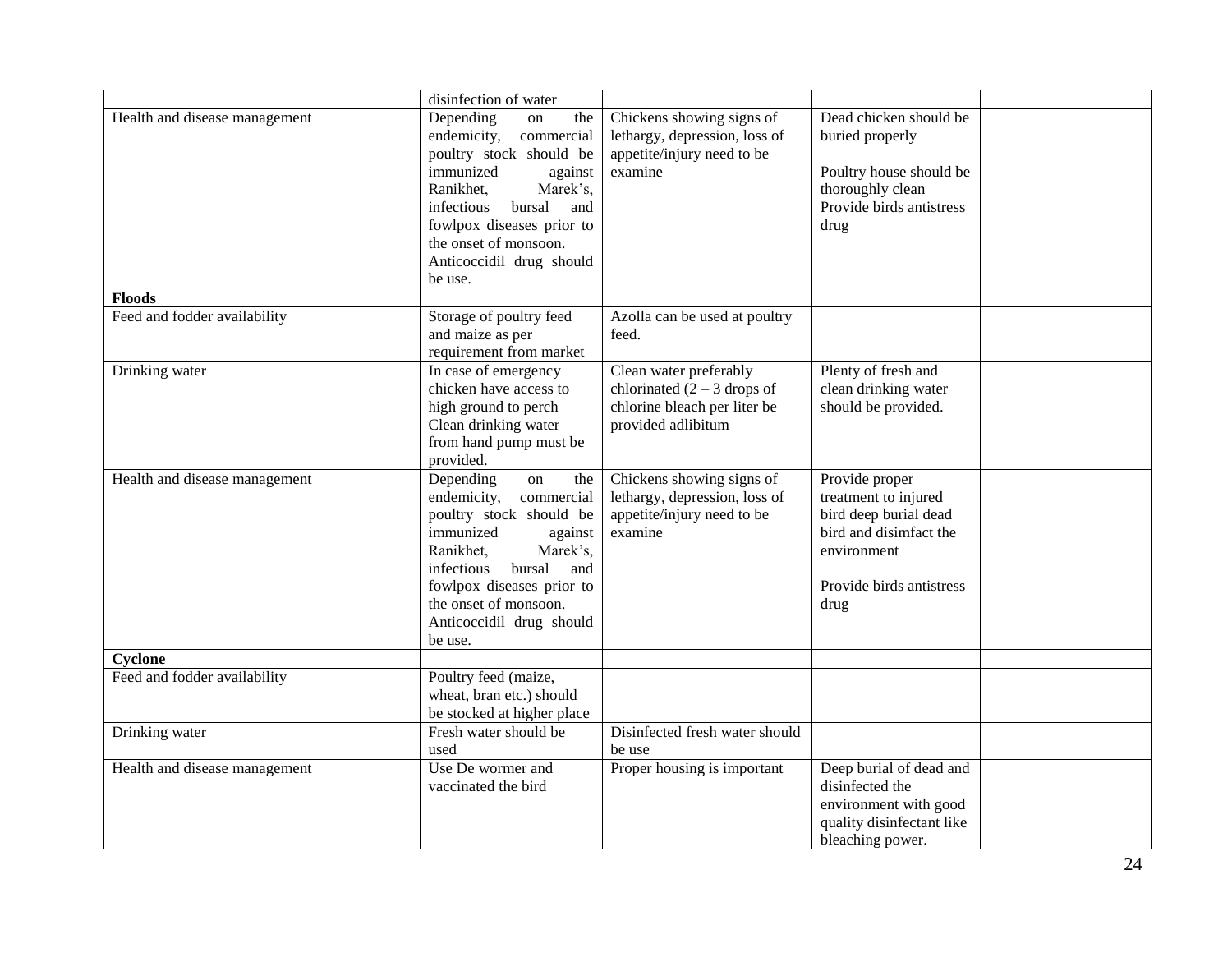| <b>Heat wave and cold wave</b> |                           |                                |                      |  |
|--------------------------------|---------------------------|--------------------------------|----------------------|--|
| Feed and fodder availability   |                           |                                |                      |  |
| Drinking water                 |                           |                                | Plenty of fresh and  |  |
|                                |                           |                                | clean drinking water |  |
|                                |                           |                                | should be provided.  |  |
| Health and disease management  | Antihelminthes and        | Provide poultry cool place     |                      |  |
|                                | antiprotozoal (drug) must | Protected from heat stroke and |                      |  |
|                                | be provided               | cold wave                      |                      |  |

<sup>a</sup> based on forewarning wherever available

### **2.5.3 Fisheries/Aquaculture**

|                                                                       | <b>Suggested contingency measures</b>                                                                                                                       |                                                                                                                                                                                   |                                                                                                                                                                                                                                    |  |
|-----------------------------------------------------------------------|-------------------------------------------------------------------------------------------------------------------------------------------------------------|-----------------------------------------------------------------------------------------------------------------------------------------------------------------------------------|------------------------------------------------------------------------------------------------------------------------------------------------------------------------------------------------------------------------------------|--|
|                                                                       | Before the event <sup>a</sup>                                                                                                                               | During the event                                                                                                                                                                  | After the event                                                                                                                                                                                                                    |  |
| 1) Drought                                                            |                                                                                                                                                             |                                                                                                                                                                                   |                                                                                                                                                                                                                                    |  |
| A. Capture                                                            |                                                                                                                                                             |                                                                                                                                                                                   |                                                                                                                                                                                                                                    |  |
| <b>B.</b> Aquaculture                                                 |                                                                                                                                                             |                                                                                                                                                                                   |                                                                                                                                                                                                                                    |  |
| (i) Shallow water depth due to insufficient<br>rains/inflow           | (i) Thinning of population<br>(ii) Arrangement of water supply<br>from external resource                                                                    | Partial harvesting<br>(i)<br>Addition of water<br>(ii)<br>(iii)<br>Stocking of air breathing<br>fishes                                                                            | Maintenances of remaining<br>(i)<br>stock till favorable condition<br>achieved<br>$(ii)$ If<br>feasible.<br>not<br>total<br>or transfer of<br>harvesting<br>fishes may be done.<br>(iii) Preparation of the pond for<br>next crop. |  |
| (ii) Impact of salt load build up in<br>ponds/change in water quality | Regular monitoring of water<br>(i)<br>quality parameter.<br>(ii) Arrangement of aeration<br>(iii) Addition of water from external<br>resource               | Arrangement of aeration.<br>(i)<br>Addition of water<br>(ii)<br>Monitoring of water quality<br>$\bullet$<br>Reduction<br>of<br>manuring<br>$\bullet$<br>according to water level. |                                                                                                                                                                                                                                    |  |
| 2) Floods                                                             |                                                                                                                                                             |                                                                                                                                                                                   |                                                                                                                                                                                                                                    |  |
| A. Capture                                                            |                                                                                                                                                             |                                                                                                                                                                                   |                                                                                                                                                                                                                                    |  |
| <b>B.</b> Aquaculture                                                 |                                                                                                                                                             |                                                                                                                                                                                   |                                                                                                                                                                                                                                    |  |
| (i) Inundation with flood water                                       | (i) Elevation/Renovation of pond<br>dyke.<br>(ii) Sale of Table/marketable size<br>fishes<br>(iii) construction of earthen nursery<br>ponds in upland areas | Collection of naturally bred seeds<br>(Spawn /fry<br>/fingerling)<br>from<br>flooded water<br>Stocking in nursery ponds for<br>rearing                                            | -Retain<br>the<br>in<br>water<br>pond<br>immediately after flood through<br>repairing of damaged dyke etc.<br>-Netting of pond<br>-Removal<br>of<br>unwanted,<br>predatory/weed fishes<br>-Sell of large size fishes               |  |
| (ii) Water contamination and changes in water<br>quality              | Arrangement of regular water quality<br>monitoring                                                                                                          |                                                                                                                                                                                   |                                                                                                                                                                                                                                    |  |